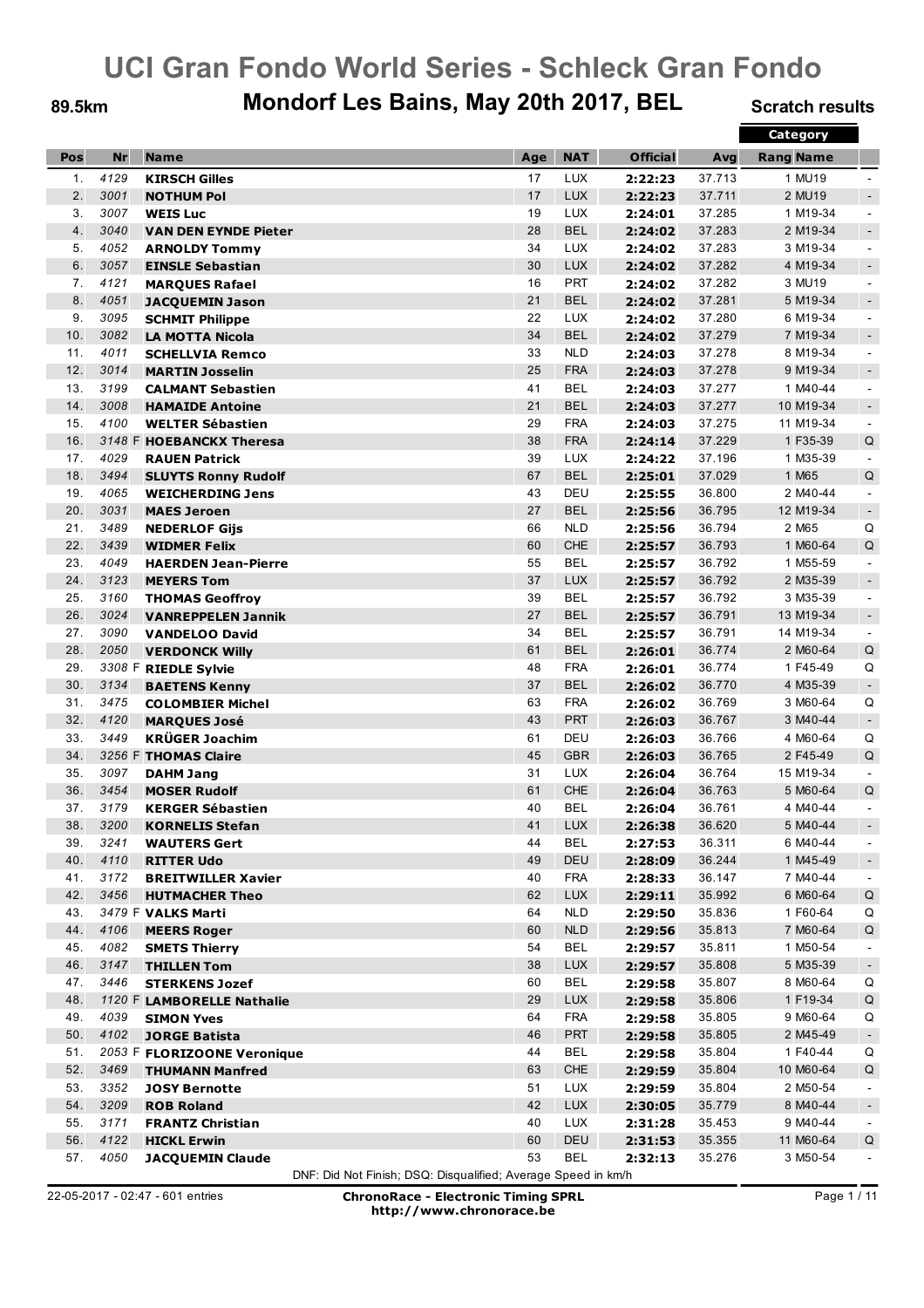### 89.5km Mondorf Les Bains, May 20th 2017, BEL Scratch results

|      |           |                                 |     |            |                 |        | Category         |                |
|------|-----------|---------------------------------|-----|------------|-----------------|--------|------------------|----------------|
| Pos  | <b>Nr</b> | <b>Name</b>                     | Age | <b>NAT</b> | <b>Official</b> | Avg    | <b>Rang Name</b> |                |
| 58.  | 3153      | <b>WEBER Gregory</b>            | 39  | <b>LUX</b> | 2:32:42         | 35.164 | 6 M35-39         |                |
| 59.  | 3016      | <b>JONATHAN Backes</b>          | 26  | DEU        | 2:33:05         | 35.075 | 16 M19-34        | $\blacksquare$ |
| 60.  | 3486      | <b>CORNELIS Michel</b>          | 65  | <b>FRA</b> | 2:33:51         | 34.904 | 3 M65            | Q              |
| 61.  | 3005      | <b>LECLERC Philippe</b>         | 18  | <b>LUX</b> | 2:33:51         | 34.902 | 4 MU19           | $\blacksquare$ |
| 62.  | 4003      | <b>ERMAN Sebastien</b>          | 43  | <b>FRA</b> | 2:33:51         | 34.900 | 10 M40-44        | $\blacksquare$ |
| 63.  | 4001      | <b>ALAIME Damien</b>            | 40  | <b>BEL</b> | 2:33:52         | 34.900 | 11 M40-44        | $\sim$         |
| 64.  | 3025      | <b>FONTAINE Thomas</b>          | 27  | <b>BEL</b> | 2:33:52         | 34.900 | 17 M19-34        | $\blacksquare$ |
| 65.  | 3355      | <b>ROQUE Fernandez</b>          | 51  | <b>ESP</b> | 2:33:52         | 34.900 | 4 M50-54         | $\blacksquare$ |
| 66.  | 3263      | <b>PRADO Fabrice</b>            | 45  | LUX        | 2:33:52         | 34.899 | 3 M45-49         | $\blacksquare$ |
| 67.  | 3255      | <b>GASPARRO Vincenzo</b>        | 40  | <b>LUX</b> | 2:33:52         | 34.898 | 12 M40-44        | $\blacksquare$ |
| 68.  |           | 3085 F BAUD Stephanie           | 34  | <b>FRA</b> | 2:33:53         | 34.897 | 2 F19-34         | Q              |
| 69.  | 3091      | <b>DIEPART Gregory</b>          | 34  | <b>BEL</b> | 2:33:53         | 34.896 | 18 M19-34        | $\blacksquare$ |
| 70.  | 3290      | <b>CLAES Bernard</b>            | 47  | <b>BEL</b> | 2:33:53         | 34.895 | 4 M45-49         | $\blacksquare$ |
| 71.  | 3462      | <b>BOCHINGER Jean Marc</b>      | 62  | <b>FRA</b> | 2:33:53         | 34.893 | 12 M60-64        | Q              |
| 72.  | 3425      | <b>SCHILTZ Gilbert</b>          | 59  | <b>LUX</b> | 2:33:54         | 34.893 | 2 M55-59         | $\sim$         |
| 73.  |           | 3071 F LEYE Julia               | 33  | <b>DEU</b> | 2:33:54         | 34.891 | 3 F19-34         | Q              |
| 74.  | 4094      | <b>MARCHAND Christian</b>       | 58  | <b>FRA</b> | 2:33:55         | 34.889 | 3 M55-59         | $\blacksquare$ |
| 75.  | 3061      | STÜMPER Jérôme                  | 31  | <b>LUX</b> | 2:33:56         | 34.883 | 19 M19-34        | $\sim$         |
| 76.  | 3166      | <b>FLIES Paul</b>               | 36  | <b>LUX</b> | 2:33:57         | 34.880 | 7 M35-39         | $\blacksquare$ |
| 77.  | 3047      | <b>LOPES Eduardo</b>            | 29  | <b>LUX</b> | 2:33:57         | 34.880 | 20 M19-34        | $\sim$         |
| 78.  | 4101      | <b>PENCINA MATA Jorge Andri</b> | 40  | <b>PRT</b> | 2:33:58         | 34.877 | 13 M40-44        | $\blacksquare$ |
| 79.  |           | 1518 F LUYPAERT Katleen         | 41  | <b>BEL</b> | 2:33:58         | 34.876 | 2 F40-44         | Q              |
| 80.  | 3041      | <b>JACQUELIN Adrien</b>         | 28  | <b>FRA</b> | 2:33:58         | 34.876 | 21 M19-34        | $\blacksquare$ |
| 81.  | 1225      | <b>KOCH Yves</b>                | 33  | <b>LUX</b> | 2:33:59         | 34.872 | 22 M19-34        | $\blacksquare$ |
| 82.  | 4035      | <b>FRANZEN Joe</b>              | 34  | LUX        | 2:34:35         | 34.737 | 23 M19-34        | $\blacksquare$ |
| 83.  | 3474      | <b>WILLEMS Karel</b>            | 63  | <b>BEL</b> | 2:34:36         | 34.733 | 13 M60-64        |                |
| 84.  | 3132      | <b>ENCKELS Peter</b>            | 37  | <b>BEL</b> | 2:34:36         | 34.733 | 8 M35-39         | $\blacksquare$ |
| 85.  |           | 3037 F NIESSEN Kirsten          | 28  | <b>NLD</b> | 2:34:36         | 34.733 | 4 F19-34         | Q              |
| 86.  |           | 3070 F DIRCX Annick             | 32  | <b>BEL</b> | 2:34:36         | 34.733 | 5 F19-34         |                |
| 87.  | 3052      | <b>RAACH Jeff</b>               | 30  | <b>LUX</b> | 2:34:36         | 34.732 | 24 M19-34        | $\blacksquare$ |
| 88.  |           | 3184 F OH Nicole                | 40  | <b>GBR</b> | 2:34:36         | 34.732 | 3 F40-44         | Q              |
| 89.  | 3347      | <b>DIELIE Daniel</b>            | 51  | <b>BEL</b> | 2:34:36         | 34.731 | 5 M50-54         | $\blacksquare$ |
| 90.  | 3039      | <b>DHONDT Alexandre</b>         | 28  | <b>FRA</b> | 2:34:37         | 34.730 | 25 M19-34        | $\blacksquare$ |
| 91.  | 3076      | <b>PEERBOOM Didier</b>          | 33  | <b>BEL</b> | 2:34:47         | 34.691 | 26 M19-34        | $\blacksquare$ |
| 92.  |           | 3118 F BROOKES Lydia            | 36  | <b>GBR</b> | 2:34:49         | 34.683 | 2 F35-39         | Q              |
| 93.  | 3004      | <b>HUBERT Scott</b>             | 18  | <b>LUX</b> | 2:35:37         | 34.505 | 5 MU19           | $\blacksquare$ |
| 94.  | 4114      | <b>KOCH Michael</b>             | 31  | DEU        | 2:35:46         | 34.471 | 27 M19-34        | $\blacksquare$ |
| 95   | 3460      | <b>DEFERT Jean-Pierre</b>       | 62  | <b>FRA</b> | 2:36:10         | 34.385 | 14 M60-64        |                |
| 96.  | 3341      | <b>PIMENTA Marco</b>            | 50  | BEL        | 2:36:38         | 34.281 | 6 M50-54         | $\blacksquare$ |
| 97.  | 3447      | <b>VERCAMMEN Rafaël</b>         | 60  | <b>BEL</b> | 2:36:38         | 34.281 | 15 M60-64        |                |
| 98.  | 3481      | <b>EHRMANN Claude</b>           | 60  | <b>FRA</b> | 2:36:39         | 34.278 | 16 M60-64        |                |
| 99.  | 3499      | <b>BLANCHONG Andre</b>          | 68  | <b>FRA</b> | 2:36:39         | 34.278 | 4 M65            | Q              |
| 100. | 3498      | <b>VAN DEN EEDEN Jef</b>        | 68  | <b>BEL</b> | 2:36:39         | 34.277 | 5 M65            | Q              |
| 100. | 3493      | <b>BATA Vladimír</b>            | 67  | CZE        | 2:36:39         | 34.277 | 5 M65            | Q              |
| 102. | 1596      | <b>FOLSCHEID Jeff</b>           | 44  | LUX        | 2:36:39         | 34.277 | 14 M40-44        | $\blacksquare$ |
| 103. | 3467      | <b>HOLMES John</b>              | 63  | <b>GBR</b> | 2:36:40         | 34.277 | 17 M60-64        |                |
| 104. |           | 3283 F PONS Anne                | 47  | BEL        | 2:36:40         | 34.277 | 3 F45-49         | Q              |
| 105. | 3438      | <b>FETTES Josef</b>             | 60  | DEU        | 2:36:40         | 34.276 | 18 M60-64        |                |
| 106. |           | 4038 F PROSS Arnhirld           | 35  | DEU        | 2:36:40         | 34.275 | 3 F35-39         | Q              |
| 107. | 3459      | <b>TERTRE Roland</b>            | 62  | <b>FRA</b> | 2:36:40         | 34.275 | 19 M60-64        |                |
| 108. |           | 3228 F FREEBURN Susan           | 43  | GBR        | 2:36:40         | 34.274 | 4 F40-44         | Q              |
| 109. | 3238      | <b>COLETTE Emmanuel</b>         | 44  | <b>BEL</b> | 2:36:40         | 34.273 | 15 M40-44        | $\blacksquare$ |
| 110. | 3464      | <b>CASTAN Jacques</b>           | 62  | <b>FRA</b> | 2:36:41         | 34.272 | 20 M60-64        |                |
| 111. | 3275      | <b>VAN STAPPEN Patrik</b>       | 47  | <b>BEL</b> | 2:36:42         | 34.267 | 5 M45-49         | $\blacksquare$ |
| 112. | 4090      | <b>CLEMEN Daniel</b>            | 44  | <b>LUX</b> | 2:36:43         | 34.264 | 16 M40-44        | $\sim$         |
| 113. | 3023      | <b>DETOURNAY Geoffrey</b>       | 27  | <b>BEL</b> | 2:36:43         | 34.263 | 28 M19-34        | $\blacksquare$ |
| 114. | 3133      | <b>GAUDRON Jean-Luc</b>         | 37  | <b>LUX</b> | 2:36:44         | 34.261 | 9 M35-39         | $\blacksquare$ |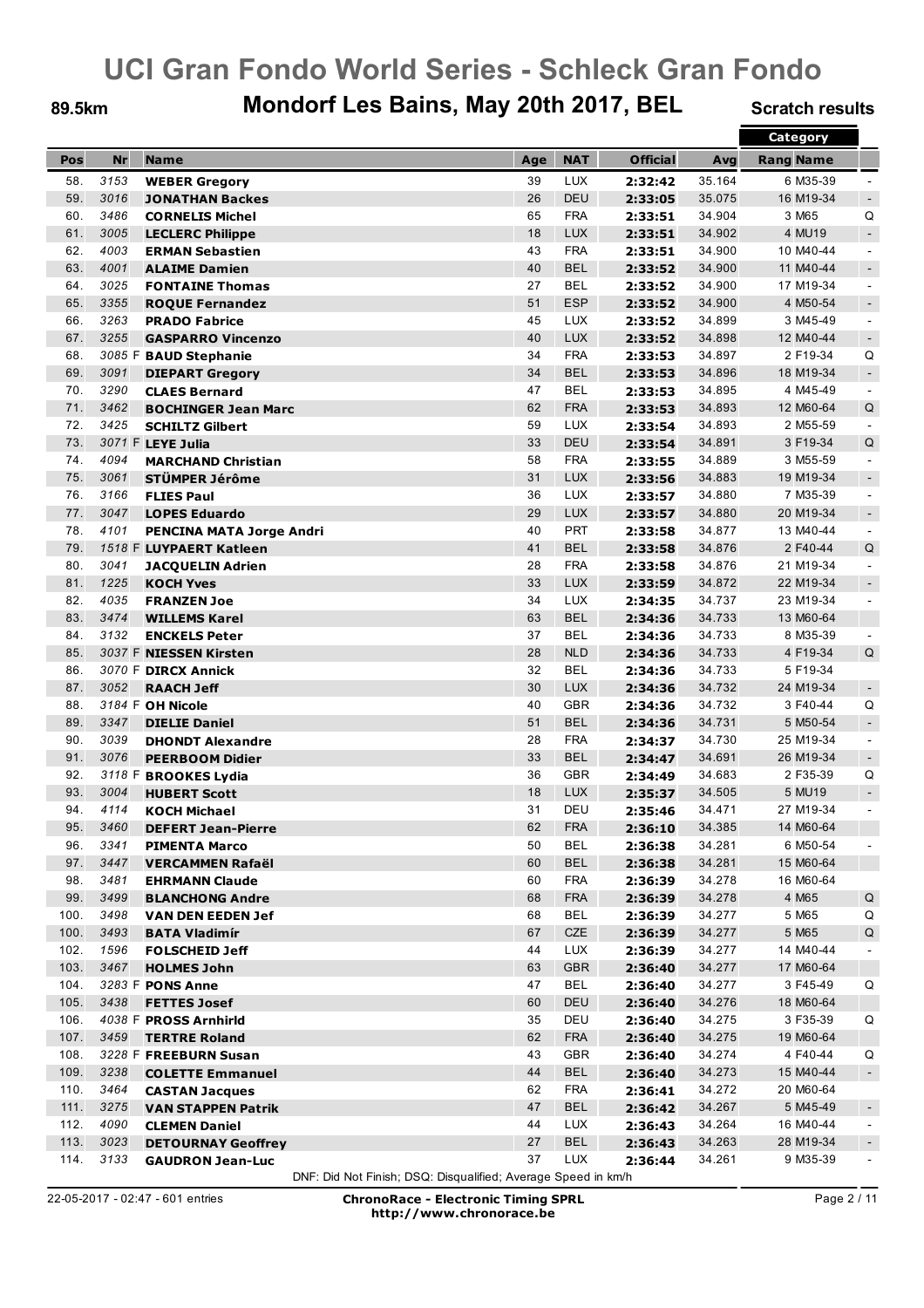### 89.5km Mondorf Les Bains, May 20th 2017, BEL Scratch results

|      |           |                                  |     |            |                 |        | Category         |                |
|------|-----------|----------------------------------|-----|------------|-----------------|--------|------------------|----------------|
| Pos  | <b>Nr</b> | <b>Name</b>                      | Age | <b>NAT</b> | <b>Official</b> | Avg    | <b>Rang Name</b> |                |
| 115. |           | 3331 F LIDMILA Monika            | 50  | DEU        | 2:36:44         | 34.261 | 1 F50-54         | Q              |
| 116. | 3480      | <b>HIRSCHEGGER Rudolf</b>        | 64  | <b>AUT</b> | 2:36:44         | 34.260 | 21 M60-64        |                |
| 117. | 3490      | HAMMERSCHMIDT, DR. Erich         | 66  | DEU        | 2:36:44         | 34.260 | 7 M65            |                |
| 118. |           | 3208 F GATIGNOL Christelle       | 42  | <b>FRA</b> | 2:36:44         | 34.259 | 5 F40-44         | Q              |
| 119. |           | 3300 F ZINNEN-HEINEN Rita        | 48  | <b>BEL</b> | 2:36:44         | 34.259 | 4 F45-49         |                |
| 120. | 3136      | <b>JUNCKER Frank</b>             | 37  | <b>LUX</b> | 2:36:45         | 34.258 | 10 M35-39        | $\sim$         |
| 121. | 3114      | <b>SCHILTZ Olivier</b>           | 36  | <b>FRA</b> | 2:36:45         | 34.258 | 11 M35-39        | $\blacksquare$ |
| 122. | 3240      | <b>LALOYER Eddy</b>              | 44  | <b>FRA</b> | 2:36:46         | 34.255 | 17 M40-44        | $\blacksquare$ |
| 123. |           | 3038 F GODART Trixy              | 28  | <b>LUX</b> | 2:36:55         | 34.218 | 6 F19-34         |                |
| 124. | 3048      | <b>COLLARD Joffrey</b>           | 29  | <b>BEL</b> | 2:36:57         | 34.213 | 29 M19-34        | $\sim$         |
| 125. |           | 3198 F CURLE Sophie              | 41  | <b>GBR</b> | 2:36:58         | 34.208 | 6 F40-44         |                |
| 126. | 4111      | <b>HEILIG Martial</b>            | 63  | <b>FRA</b> | 2:37:01         | 34.199 | 22 M60-64        |                |
| 127. |           | 3312 F BINTIG Yvonne             | 49  | DEU        | 2:37:01         | 34.198 | 5F45-49          |                |
| 128. |           | 3423 F PFLUKE Lillian            | 58  | <b>USA</b> | 2:37:02         | 34.197 | 1 F55-59         | Q              |
| 129. | 3218      | <b>LUTGEN Jean</b>               | 43  | <b>LUX</b> | 2:37:02         | 34.194 | 18 M40-44        | $\sim$         |
| 130. | 3473      | <b>GOETSTOUWERS Hugo</b>         | 63  | <b>BEL</b> | 2:37:02         | 34.193 | 23 M60-64        |                |
| 131. |           | 3254 F LEEMAN Mieke              | 40  | <b>BEL</b> | 2:37:05         | 34.183 | 7 F40-44         |                |
| 132. | 3299      | <b>GULDNER Stephane</b>          | 48  | <b>FRA</b> | 2:37:14         | 34.151 | 6 M45-49         | $\blacksquare$ |
| 133. | 4044      | <b>DANLAY Xavier</b>             | 39  | <b>BEL</b> | 2:37:15         | 34.149 | 12 M35-39        | $\sim$         |
| 134. | 3135      | <b>COLJON Dylan</b>              | 37  | <b>BEL</b> | 2:37:15         | 34.148 | 13 M35-39        | $\sim$         |
| 135. | 3443      | <b>MORALES Alphonse</b>          | 60  | <b>LUX</b> | 2:37:16         | 34.144 | 24 M60-64        |                |
| 136. |           | 3043 F DRIESEN Sofie             | 28  | <b>BEL</b> | 2:37:21         | 34.127 | 7 F19-34         |                |
| 137. | 3508      | <b>LEBOUC Jean Yves</b>          | 72  | <b>FRA</b> | 2:37:21         | 34.126 | 8 M65            |                |
| 138. | 3140      | <b>MARCHE Christian</b>          | 38  | <b>LUX</b> | 2:37:50         | 34.020 | 14 M35-39        | $\sim$         |
| 139. | 3465      | <b>MOURIER Patrick</b>           | 62  | <b>FRA</b> | 2:37:56         | 34.001 | 25 M60-64        |                |
| 140. | 3121      | <b>NILLES Bob</b>                | 36  | <b>LUX</b> | 2:37:57         | 33.998 | 15 M35-39        | $\sim$         |
| 141. | 3116      | <b>MEURS Renaud</b>              | 36  | <b>BEL</b> | 2:37:58         | 33.994 | 16 M35-39        | $\sim$         |
| 142. |           | 3165 F MCKAY Helen               | 39  | <b>GBR</b> | 2:38:44         | 33.827 | 4 F35-39         | Q              |
| 143. | 3064      | <b>HEYMANS Cyrille</b>           | 31  | <b>LUX</b> | 2:38:48         | 33.813 | 30 M19-34        | $\blacksquare$ |
| 144. | 3080      | <b>CASTAN Benjamin</b>           | 33  | <b>FRA</b> | 2:38:49         | 33.810 | 31 M19-34        | $\sim$         |
| 145. | 4036      | <b>DOLISY Ed</b>                 | 52  | <b>LUX</b> | 2:39:13         | 33.727 | 7 M50-54         | $\sim$         |
| 146. | 3045      | <b>MARTON Thibaud</b>            | 29  | <b>FRA</b> | 2:39:13         | 33.726 | 32 M19-34        |                |
| 147. | 3267      | <b>TOMASSETTI Stefano</b>        | 46  | <b>FRA</b> | 2:39:23         | 33.690 | 7 M45-49         | $\blacksquare$ |
| 148. | 3112      | <b>WILLIQUET Arnaud</b>          | 35  | <b>BEL</b> | 2:39:31         | 33.662 | 17 M35-39        | $\sim$         |
| 149. |           | 3186 F VERCAMMEN Ine             | 40  | <b>BEL</b> | 2:39:36         | 33.646 | 8 F40-44         |                |
| 150. | 3441      | <b>MARQUES Jose</b>              | 60  | <b>FRA</b> | 2:40:22         | 33.484 | 26 M60-64        |                |
| 151. | 3033      | <b>DAVID Gilles</b>              | 27  | LUX        | 2:41:07         | 33.329 | 33 M19-34        |                |
| 152. | 3452      | <b>MARICEL Georges</b>           | 61  | <b>FRA</b> | 2:41:24         | 33.271 | 27 M60-64        |                |
| 153. | 3110      | <b>HOUWAER Dimitri</b>           | 35  | BEL        | 2:42:10         | 33.111 | 18 M35-39        | $\sim$         |
| 154. | 3274      | <b>LEMMER Jean-Marie</b>         | 47  | <b>LUX</b> | 2:42:11         | 33.110 | 8 M45-49         | $\blacksquare$ |
| 155. | 3327      | <b>LOGELIN Marc</b>              | 46  | LUX        | 2:42:13         | 33.101 | 9 M45-49         | $\blacksquare$ |
| 156. | 4048      | <b>GILLIG Daniel</b>             | 37  | <b>LUX</b> | 2:42:13         | 33.101 | 19 M35-39        | $\blacksquare$ |
| 157. | 3174      | <b>CHRISTMANN Serge</b>          | 40  | <b>LUX</b> | 2:42:15         | 33.095 | 19 M40-44        | $\sim$         |
| 158. | 3046      | <b>THOMMES Ben</b>               | 29  | <b>LUX</b> | 2:42:15         | 33.094 | 34 M19-34        | $\blacksquare$ |
| 159. | 3073      | <b>JAEGER Jérôme</b>             | 33  | LUX        | 2:42:15         | 33.094 | 35 M19-34        | $\blacksquare$ |
| 160. | 3182      | <b>KELLER Roland</b>             | 40  | LUX        | 2:42:15         | 33.094 | 20 M40-44        | $\blacksquare$ |
| 161. | 3282      | <b>BRAUN Claude</b>              | 47  | <b>LUX</b> | 2:42:15         | 33.094 | 10 M45-49        | $\blacksquare$ |
| 162. | 3224      | <b>BERNS Luc</b>                 | 43  | <b>LUX</b> | 2:42:16         | 33.093 | 21 M40-44        | $\blacksquare$ |
| 163. | 3373      | <b>ANTONIO Fernandez Soriano</b> | 52  | ESP        | 2:42:16         | 33.093 | 8 M50-54         | $\blacksquare$ |
| 164. | 3168      | <b>WOLFF Joël</b>                | 37  | <b>LUX</b> | 2:42:16         | 33.093 | 20 M35-39        | $\sim$         |
| 165. | 3096      | <b>SCHOCK Pol</b>                | 31  | <b>LUX</b> | 2:42:16         | 33.092 | 36 M19-34        | $\sim$         |
| 166. | 4074      | <b>ZANGERLÉ Gilles</b>           | 40  | <b>LUX</b> | 2:42:16         | 33.091 | 22 M40-44        | $\blacksquare$ |
| 167. | 4046      | <b>SCHNEIDER Laurent</b>         | 21  | LUX        | 2:42:17         | 33.088 | 37 M19-34        | $\blacksquare$ |
| 168. |           | 3247 F LICKER Martine            | 44  | <b>LUX</b> | 2:42:32         | 33.037 | 9 F40-44         |                |
| 169. | 3372      | <b>BECKER Tilo</b>               | 52  | DEU        | 2:42:32         | 33.037 | 9 M50-54         | $\blacksquare$ |
| 170. | 3155      | <b>BODART Michael</b>            | 39  | <b>BEL</b> | 2:43:16         | 32.891 | 21 M35-39        | $\blacksquare$ |
| 171. | 3346      | <b>CONCA René</b>                | 51  | DEU        | 2:43:38         | 32.816 | 10 M50-54        | $\blacksquare$ |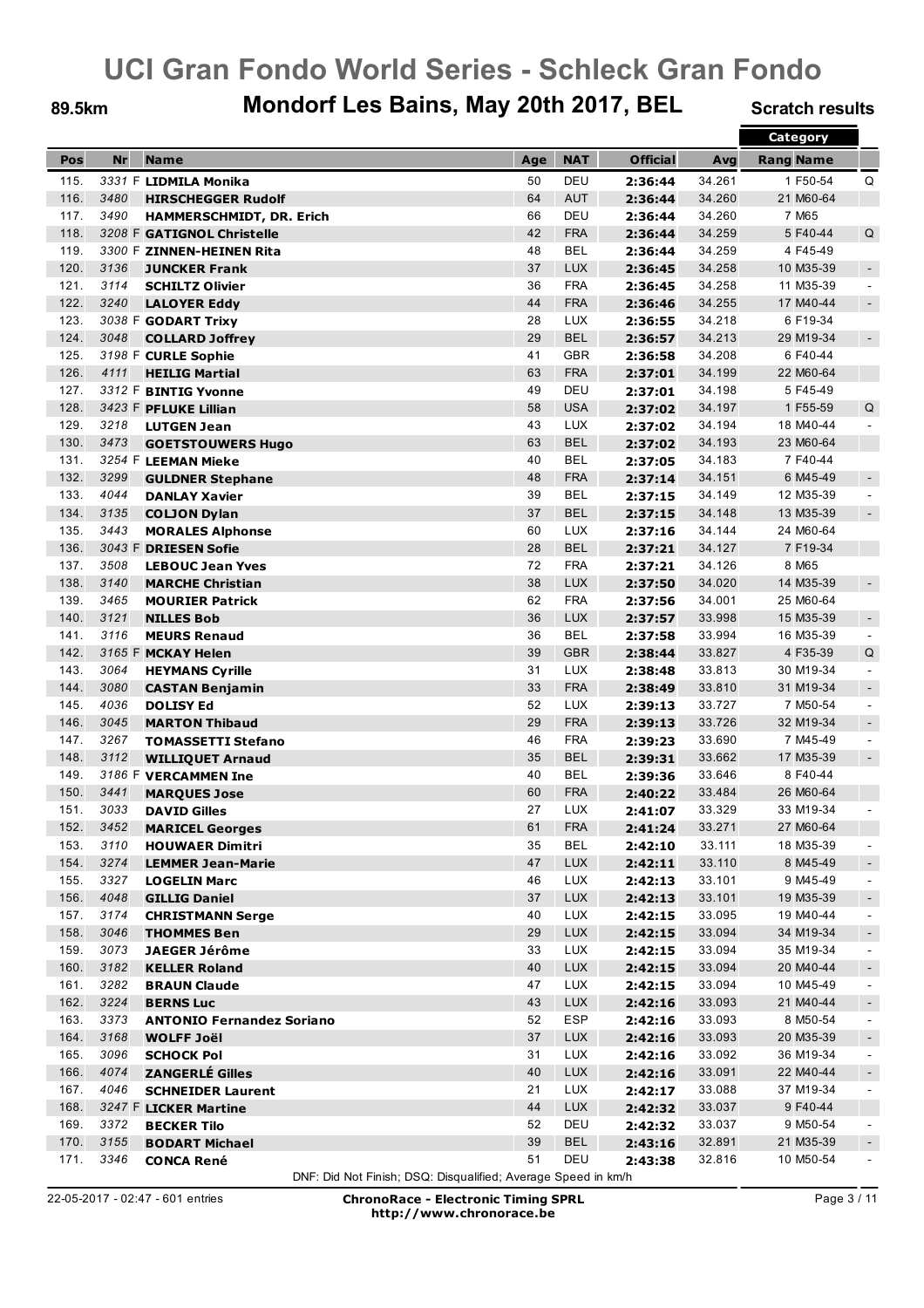### 89.5km Mondorf Les Bains, May 20th 2017, BEL Scratch results

|      |      |                                            |     |            |                 |        | Category         |                |
|------|------|--------------------------------------------|-----|------------|-----------------|--------|------------------|----------------|
| Pos  | Nr   | <b>Name</b>                                | Age | <b>NAT</b> | <b>Official</b> | Avg    | <b>Rang Name</b> |                |
| 172. | 4144 | <b>FELTEN Paul</b>                         | 36  | LUX        | 2:43:39         | 32.813 | 22 M35-39        |                |
| 173. | 3049 | <b>FANNI Geoffrey</b>                      | 30  | <b>BEL</b> | 2:43:39         | 32.812 | 38 M19-34        | $\sim$         |
| 174. | 3169 |                                            | 39  | <b>LUX</b> | 2:43:40         | 32.810 | 23 M35-39        | $\blacksquare$ |
| 175. |      | <b>DABE Romain</b><br>3109 F SCHWAGER Mara | 35  | <b>DEU</b> | 2:43:40         | 32.809 | 5F35-39          | Q              |
| 176. | 3093 |                                            | 20  | <b>LUX</b> |                 | 32.700 | 39 M19-34        |                |
|      |      | <b>GEIMER Pierre</b>                       |     |            | 2:44:13         |        |                  | $\blacksquare$ |
| 177. | 3409 | <b>FERNÁNDEZ ALONSO Pedro</b>              | 56  | <b>BEL</b> | 2:44:35         | 32.627 | 4 M55-59         | $\sim$         |
| 178. | 3422 | <b>GONZALEZ Jean Luc</b>                   | 58  | <b>FRA</b> | 2:44:35         | 32.626 | 5 M55-59         | $\blacksquare$ |
| 179. | 3504 | <b>MARTIN Claude</b>                       | 70  | <b>FRA</b> | 2:44:35         | 32.625 | 9 M65            |                |
| 180. | 3278 | <b>DELANGE Frédéric</b>                    | 47  | <b>BEL</b> | 2:44:36         | 32.624 | 11 M45-49        | $\blacksquare$ |
| 181. |      | 4041 F BLOK Izabela                        | 28  | POL        | 2:44:36         | 32.624 | 8 F19-34         |                |
| 182. | 4047 | <b>PANOZZO Sébastien</b>                   | 41  | <b>FRA</b> | 2:44:36         | 32.624 | 23 M40-44        |                |
| 183. | 3448 | <b>BOCK Ulrich</b>                         | 61  | <b>DEU</b> | 2:44:36         | 32.624 | 28 M60-64        |                |
| 184. | 4108 | <b>KIRF Herbert</b>                        | 66  | DEU        | 2:44:36         | 32.623 | 10 M65           |                |
| 185. | 3126 | <b>RONKAR Christophe</b>                   | 37  | <b>LUX</b> | 2:44:37         | 32.621 | 24 M35-39        | $\blacksquare$ |
| 186. | 1257 | <b>REIS Vitor</b>                          | 34  | <b>PRT</b> | 2:44:37         | 32.621 | 40 M19-34        | $\blacksquare$ |
| 187. |      | 3044 F VAN RIJSWIJCK Liz                   | 29  | <b>LUX</b> | 2:44:37         | 32.620 | 9 F19-34         |                |
| 188. | 3461 | <b>PERRET Daniel</b>                       | 62  | <b>FRA</b> | 2:44:37         | 32.620 | 29 M60-64        |                |
| 189. | 3497 | <b>DEGOUYS Marcel</b>                      | 67  | <b>FRA</b> | 2:44:37         | 32.618 | 11 M65           |                |
| 190. | 3428 | <b>HAUPERT Raym</b>                        | 59  | <b>LUX</b> | 2:44:38         | 32.615 | 6 M55-59         | $\blacksquare$ |
| 191. | 1002 | <b>SCHLECK Andy</b>                        | 32  | <b>LUX</b> | 2:44:39         | 32.614 | 41 M19-34        | $\sim$         |
| 192. | 3201 | <b>WAGNER Thierry</b>                      | 41  | <b>LUX</b> | 2:44:39         | 32.613 | 24 M40-44        | $\blacksquare$ |
| 193. | 3236 | <b>GRANDJEAN David</b>                     | 43  | <b>BEL</b> | 2:44:46         | 32.589 | 25 M40-44        | $\sim$         |
| 194. | 3150 | <b>ROYER Olivier</b>                       | 38  | <b>FRA</b> | 2:44:54         | 32.562 | 25 M35-39        | $\blacksquare$ |
| 195. | 3407 | <b>MULLER Sylvain</b>                      | 56  | <b>FRA</b> | 2:44:55         | 32.561 | 7 M55-59         | $\sim$         |
| 196. |      | 3257 F WURTZ Gisele                        | 45  | <b>FRA</b> | 2:44:56         | 32.558 | 6F45-49          |                |
| 197. | 3285 | <b>WURTZ Alain</b>                         | 47  | <b>FRA</b> | 2:44:57         | 32.555 | 12 M45-49        | $\sim$         |
| 198. | 4015 | <b>KLEIN Sébastien</b>                     | 26  | <b>FRA</b> | 2:45:52         | 32.373 | 42 M19-34        | $\blacksquare$ |
| 199. | 3363 | <b>MENTGEN Claude</b>                      | 52  | <b>LUX</b> | 2:45:54         | 32.368 | 11 M50-54        | $\sim$         |
| 200. | 3074 | <b>FRANCO Paul</b>                         | 33  | <b>LUX</b> | 2:45:55         | 32.365 | 43 M19-34        | $\blacksquare$ |
| 201. | 3086 |                                            | 34  | <b>LUX</b> |                 | 32.363 | 44 M19-34        | $\sim$         |
| 202. | 4085 | <b>SCHOCK Tom</b>                          | 52  | <b>BEL</b> | 2:45:55         |        | 12 M50-54        | $\sim$         |
| 203. | 4028 | <b>MICHZL Dimitri</b>                      | 62  | <b>FRA</b> | 2:46:10         | 32.315 |                  |                |
|      |      | <b>BRISOUX Gerard</b>                      |     |            | 2:46:10         | 32.314 | 30 M60-64        |                |
| 204. | 1226 | <b>MARLIER Tim</b>                         | 33  | <b>BEL</b> | 2:46:10         | 32.314 | 45 M19-34        | $\blacksquare$ |
| 205. | 3234 | <b>LATZ Colin</b>                          | 43  | DEU        | 2:46:11         | 32.312 | 26 M40-44        | $\sim$         |
| 206. | 3325 | <b>PLATZ Franck</b>                        | 45  | <b>FRA</b> | 2:46:27         | 32.259 | 13 M45-49        | $\blacksquare$ |
| 207. | 3081 | <b>PAULY Christian</b>                     | 34  | <b>LUX</b> | 2:46:28         | 32.258 | 46 M19-34        | $\blacksquare$ |
| 208. |      | 3260 F FERMONT Anouk                       | 45  | <b>NLD</b> | 2:46:28         | 32.257 | 7 F45-49         |                |
| 209. | 3410 | <b>SCHWICKERT John</b>                     | 56  | <b>LUX</b> | 2:47:09         | 32.126 | 8 M55-59         |                |
| 210. | 3036 | <b>FISCHBACH Koloman</b>                   | 28  | <b>LUX</b> | 2:47:13         | 32.113 | 47 M19-34        | $\blacksquare$ |
| 211. | 3471 | <b>NEDERLOF Jos</b>                        | 63  | <b>NLD</b> | 2:47:31         | 32.056 | 31 M60-64        |                |
| 212. | 3151 | <b>GONZALEZ Gorka</b>                      | 38  | <b>ESP</b> | 2:47:43         | 32.016 | 26 M35-39        | $\blacksquare$ |
| 213. | 4012 | <b>SCHELLEWIJK Rutger</b>                  | 27  | <b>NLD</b> | 2:47:54         | 31.980 | 48 M19-34        | $\sim$         |
| 214. | 1584 | <b>HOEHN Martin</b>                        | 43  | DEU        | 2:48:45         | 31.819 | 27 M40-44        | $\sim$         |
| 215. | 4134 | <b>HANNEUSE Harry</b>                      | 54  | <b>BEL</b> | 2:48:45         | 31.819 | 13 M50-54        | $\blacksquare$ |
| 216. | 4007 | <b>BECKER Romain</b>                       | 43  | <b>LUX</b> | 2:49:11         | 31.739 | 28 M40-44        | $\blacksquare$ |
| 217. | 3450 | <b>BARTOLINI Gian Marco</b>                | 61  | <b>LUX</b> | 2:49:26         | 31.692 | 32 M60-64        |                |
| 218. | 3478 | <b>ALBERT Ghislain</b>                     | 64  | <b>BEL</b> | 2:49:26         | 31.691 | 33 M60-64        |                |
| 219. | 3019 | <b>MICHELY Luc</b>                         | 26  | <b>LUX</b> | 2:49:27         | 31.689 | 49 M19-34        | $\blacksquare$ |
| 220. |      | 3335 F ENGELSMA Margriet                   | 50  | <b>NLD</b> | 2:49:28         | 31.688 | 2 F50-54         | Q              |
| 221. | 4042 | <b>BODEN Rom</b>                           | 27  | LUX        | 2:49:28         | 31.686 | 50 M19-34        | $\blacksquare$ |
| 222. |      | 3365 F PAINE Jayne                         | 52  | GBR        | 2:49:30         | 31.681 | 3 F50-54         | Q              |
| 223. | 3315 | <b>FONTAINE Frederic</b>                   | 49  | <b>BEL</b> | 2:49:30         | 31.680 | 14 M45-49        | $\blacksquare$ |
| 224. | 4135 | <b>DE KIND Lucien</b>                      | 39  | <b>NLD</b> | 2:49:30         | 31.679 | 27 M35-39        | $\blacksquare$ |
| 225. | 4086 | <b>RENOIR Michel</b>                       | 62  | <b>BEL</b> | 2:49:31         | 31.675 | 34 M60-64        |                |
| 226. | 3120 | <b>CARRÉ Nicolas</b>                       | 36  | <b>LUX</b> | 2:49:35         | 31.665 | 28 M35-39        | $\blacksquare$ |
| 227. | 1460 | <b>HUSS Bjoern</b>                         | 40  | DEU        | 2:49:35         | 31.663 | 29 M40-44        | $\blacksquare$ |
| 228. | 3507 | <b>MUELLER Siegfried</b>                   | 72  | DEU        | 2:49:36         | 31.662 | 12 M65           |                |
|      |      |                                            |     |            |                 |        |                  |                |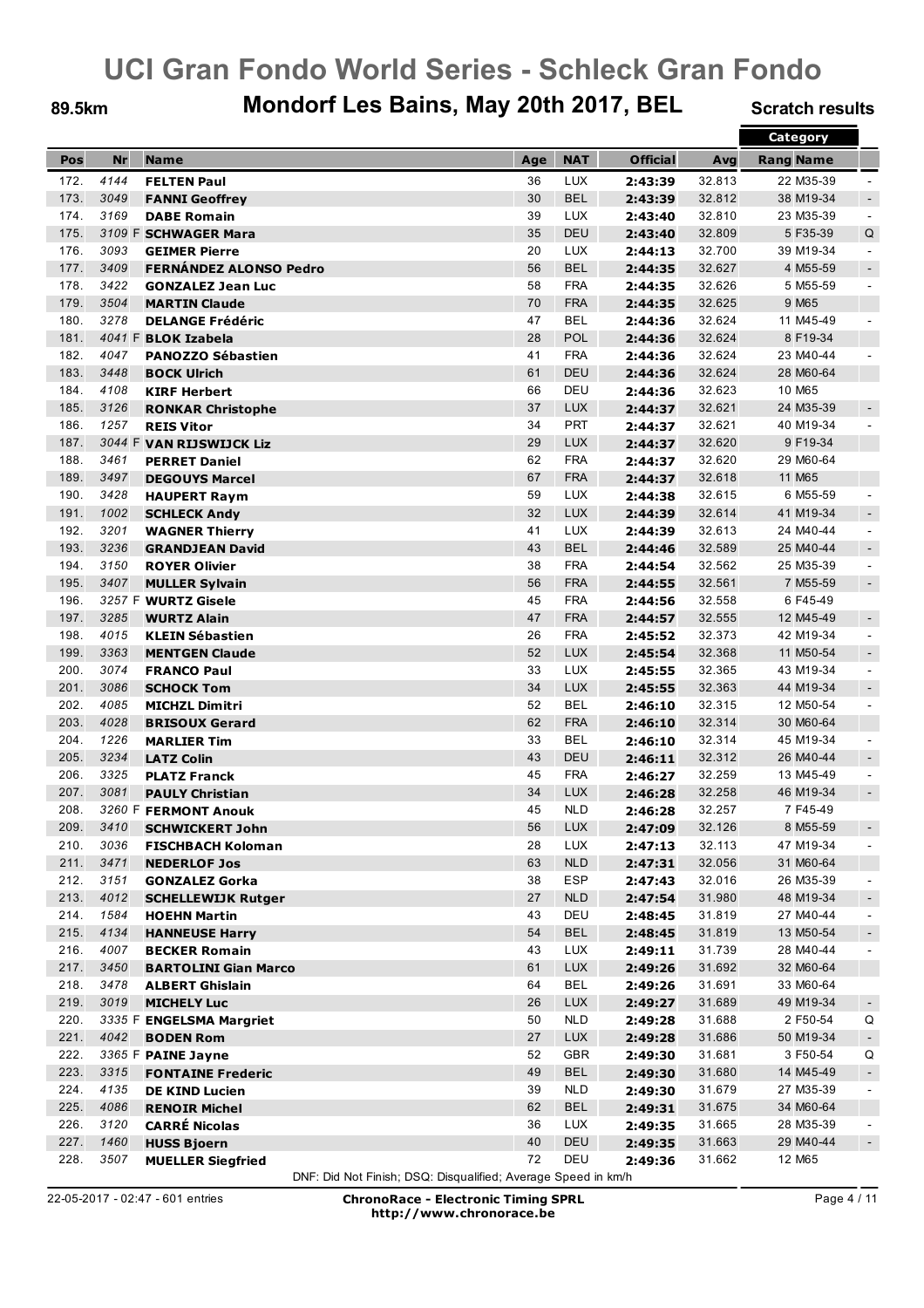### 89.5km Mondorf Les Bains, May 20th 2017, BEL Scratch results

|      |           |                               |     |            |                 |        | Category         |                |
|------|-----------|-------------------------------|-----|------------|-----------------|--------|------------------|----------------|
| Pos  | <b>Nr</b> | <b>Name</b>                   | Age | <b>NAT</b> | <b>Official</b> | Avg    | <b>Rang Name</b> |                |
| 229. | 4087      | <b>JACOBY Carlo</b>           | 57  | <b>LUX</b> | 2:49:36         | 31.661 | 9 M55-59         |                |
| 230. |           | 3131 F SANCHEZ BORRAS Marta   | 37  | <b>ESP</b> | 2:49:37         | 31.657 | 6F35-39          |                |
| 230. |           | 3113 F FENTON Rachel          | 36  | <b>GBR</b> | 2:49:37         | 31.657 | 6F35-39          |                |
| 232. |           |                               | 57  | <b>FRA</b> |                 |        | 2 F55-59         | Q              |
|      |           | 4016 F HOFER Martine          |     |            | 2:49:38         | 31.655 |                  |                |
| 233. | 4140      | <b>BERGLUND Rolf</b>          | 57  | <b>SWE</b> | 2:49:39         | 31.652 | 10 M55-59        | $\blacksquare$ |
| 234. | 3268      | <b>STOCKLAUSEN Patrick</b>    | 46  | <b>LUX</b> | 2:49:39         | 31.651 | 15 M45-49        | $\sim$         |
| 235. | 3487      | <b>ROLAND Vandersande</b>     | 65  | <b>BEL</b> | 2:49:49         | 31.620 | 13 M65           |                |
| 236. | 4141      | <b>HOFFMANN Steve</b>         | 32  | <b>LUX</b> | 2:49:55         | 31.603 | 51 M19-34        | $\blacksquare$ |
| 237. | 3103      | <b>LORRANG Pascal</b>         | 35  | <b>LUX</b> | 2:50:09         | 31.558 | 29 M35-39        | $\blacksquare$ |
| 238. | 4116      | <b>DE LORENZI Emanuel</b>     | 43  | <b>LUX</b> | 2:50:41         | 31.460 | 30 M40-44        | $\sim$         |
| 239. | 4058      | <b>REICHER Gilles</b>         | 40  | <b>FRA</b> | 2:50:43         | 31.454 | 31 M40-44        | $\blacksquare$ |
| 240. | 4095      | <b>THESEN Fred</b>            | 52  | <b>LUX</b> | 2:51:02         | 31.396 | 14 M50-54        | $\sim$         |
| 241. | 3320      | <b>GUTKNECHT Bernd-Uwe</b>    | 49  | DEU        | 2:51:03         | 31.392 | 16 M45-49        | $\blacksquare$ |
| 242. | 1908      | <b>LINDÉ Guy</b>              | 53  | <b>LUX</b> | 2:51:04         | 31.391 | 15 M50-54        | $\sim$         |
| 242. | 4125      | <b>GOES Peter</b>             | 56  | <b>NLD</b> | 2:51:04         | 31.391 | 11 M55-59        | $\sim$         |
| 244. | 1951      | <b>HOFFMANN Carlo</b>         | 54  | <b>LUX</b> | 2:51:04         | 31.391 | 16 M50-54        | $\blacksquare$ |
| 245. |           | 3117 F BROVEDANI Anne         | 36  | <b>FRA</b> | 2:51:04         | 31.389 | 8 F35-39         |                |
| 246. | 3307      | <b>LENERT Pierre</b>          | 48  | <b>FRA</b> | 2:51:05         | 31.385 | 17 M45-49        | $\blacksquare$ |
| 247. |           | 3125 F ORTMANS Kitty          | 37  | <b>BEL</b> | 2:51:18         | 31.348 | 9F35-39          |                |
| 248. | 3322      | <b>JAGGY Michel</b>           | 49  | <b>LUX</b> | 2:51:44         | 31.269 | 18 M45-49        | $\sim$         |
| 249. | 3445      | <b>KOCH Edmond</b>            | 60  | <b>LUX</b> | 2:51:45         | 31.265 | 35 M60-64        |                |
| 250. | 4032      | <b>MULLENDERS Jean-Pierre</b> | 63  | <b>BEL</b> | 2:51:48         | 31.257 | 36 M60-64        |                |
| 251. | 3088      |                               | 34  | <b>LUX</b> |                 | 31.238 | 52 M19-34        | $\sim$         |
| 252. | 3402      | <b>HOFFMANN Philippe</b>      | 55  | <b>LUX</b> | 2:51:54         |        |                  |                |
|      |           | <b>GOERGEN Yves</b>           |     |            | 2:52:05         | 31.204 | 12 M55-59        | $\sim$         |
| 253. |           | 3030 F THILLMANN Lis          | 27  | <b>LUX</b> | 2:52:14         | 31.176 | 10 F19-34        |                |
| 254. | 1346      | <b>STINCKENS Tom</b>          | 37  | <b>BEL</b> | 2:52:17         | 31.167 | 30 M35-39        | $\sim$         |
| 255. | 3306      | <b>SOARES Carlos</b>          | 48  | <b>LUX</b> | 2:53:30         | 30.948 | 19 M45-49        | $\blacksquare$ |
| 256. | 3362      | <b>FABER Claude</b>           | 52  | <b>LUX</b> | 2:53:50         | 30.890 | 17 M50-54        | $\blacksquare$ |
| 257. |           | 3316 F BECKER Romaine         | 49  | <b>LUX</b> | 2:54:09         | 30.833 | 8 F45-49         |                |
| 258. | 3163      | <b>MARX Laurent</b>           | 39  | <b>LUX</b> | 2:54:09         | 30.833 | 31 M35-39        | $\sim$         |
| 259. | 3035      | <b>PROBST Maurice</b>         | 28  | <b>LUX</b> | 2:55:07         | 30.664 | 53 M19-34        | $\sim$         |
| 260. | 2030      | <b>SCHUMACHER Heng</b>        | 59  | <b>LUX</b> | 2:56:00         | 30.509 | 13 M55-59        | $\blacksquare$ |
| 261. | 4024      | <b>PALLUCE Alain</b>          | 48  | <b>LUX</b> | 2:56:00         | 30.509 | 20 M45-49        | $\blacksquare$ |
| 262. | 4062      | <b>WERER Christophe</b>       | 47  | <b>LUX</b> | 2:56:01         | 30.508 | 21 M45-49        | $\sim$         |
| 263. | 3492      | <b>WILKEY Stephen</b>         | 66  | <b>GBR</b> | 2:56:05         | 30.495 | 14 M65           |                |
| 264. | 3028      | <b>LINSTER Stefan</b>         | 27  | <b>DEU</b> | 2:56:06         | 30.492 | 54 M19-34        | $\blacksquare$ |
| 265. | 3286      | <b>NOCKELS Patrick</b>        | 47  | <b>LUX</b> | 2:56:49         | 30.368 | 22 M45-49        | $\blacksquare$ |
| 266. | 4092      | <b>THIEL Christian</b>        | 38  | <b>LUX</b> | 2:57:09         | 30.311 | 32 M35-39        | $\sim$         |
| 267. |           | 3072 F JUNG Tamara            | 33  | <b>LUX</b> | 2:57:10         | 30.310 | 11 F19-34        |                |
| 268. | 1104      | <b>TINTANNE Nicolas</b>       | 29  | <b>FRA</b> | 2:57:10         | 30.309 | 55 M19-34        | $\blacksquare$ |
| 269. | 3294      | <b>MONTIGNY Jean-Luc</b>      | 48  | <b>FRA</b> | 2:57:42         | 30.218 | 23 M45-49        | $\blacksquare$ |
| 270. | 4139      | <b>PERSSON Jörgen</b>         | 57  | SWE        | 2:57:43         | 30.215 | 14 M55-59        | $\sim$         |
| 271. | 4006      | <b>WELTER Gilbert</b>         | 50  | LUX        | 2:57:43         | 30.214 | 18 M50-54        | $\sim$         |
| 272. | 4059      | <b>COUTURIER Kevin</b>        | 41  | <b>FRA</b> | 2:57:44         | 30.213 | 32 M40-44        | $\blacksquare$ |
| 273. | 3175      |                               | 40  | <b>BEL</b> |                 | 30.190 | 33 M40-44        |                |
|      |           | <b>CLINQUART Charles</b>      |     |            | 2:57:52         |        |                  | $\blacksquare$ |
| 274. | 4026      | <b>MORANDINI Alberto</b>      | 49  | LUX        | 2:58:01         | 30.163 | 24 M45-49        | $\blacksquare$ |
| 275. | 3298      | <b>CASTRO Lorenzo</b>         | 48  | <b>ITA</b> | 2:58:01         | 30.163 | 25 M45-49        | $\blacksquare$ |
| 276. | 3111      | <b>MARTIN Enrique</b>         | 35  | <b>ESP</b> | 2:58:04         | 30.157 | 33 M35-39        | $\blacksquare$ |
| 277. | 3416      | <b>RENAERTS Jacques</b>       | 57  | <b>BEL</b> | 2:58:19         | 30.115 | 15 M55-59        | $\blacksquare$ |
| 278. | 3011      | <b>RAMBAUD Jérémy</b>         | 24  | <b>FRA</b> | 2:58:19         | 30.115 | 56 M19-34        | $\sim$         |
| 279. | 4132      | <b>MAZZONI Emanuele</b>       | 48  | <b>ITA</b> | 2:58:19         | 30.114 | 26 M45-49        | $\sim$         |
| 280. | 3230      | <b>LUTGEN Alain</b>           | 43  | <b>LUX</b> | 2:58:19         | 30.114 | 34 M40-44        | $\blacksquare$ |
| 281. | 3252      | <b>ZHU Yinfeng</b>            | 40  | <b>CHN</b> | 2:58:19         | 30.113 | 35 M40-44        | $\blacksquare$ |
| 282. | 4142      | <b>LUCAS Xavier</b>           | 46  | <b>FRA</b> | 2:58:19         | 30.113 | 27 M45-49        | $\blacksquare$ |
| 283. | 3012      | <b>MENTGEN Max</b>            | 25  | <b>LUX</b> | 2:58:20         | 30.110 | 57 M19-34        | $\blacksquare$ |
| 284. | 4089      | <b>FISCHER Manuel</b>         | 50  | DEU        | 2:58:20         | 30.110 | 19 M50-54        | $\blacksquare$ |
| 285. | 3119      | <b>WEYDERT Patrick</b>        | 36  | <b>LUX</b> | 2:58:27         | 30.092 | 34 M35-39        | $\blacksquare$ |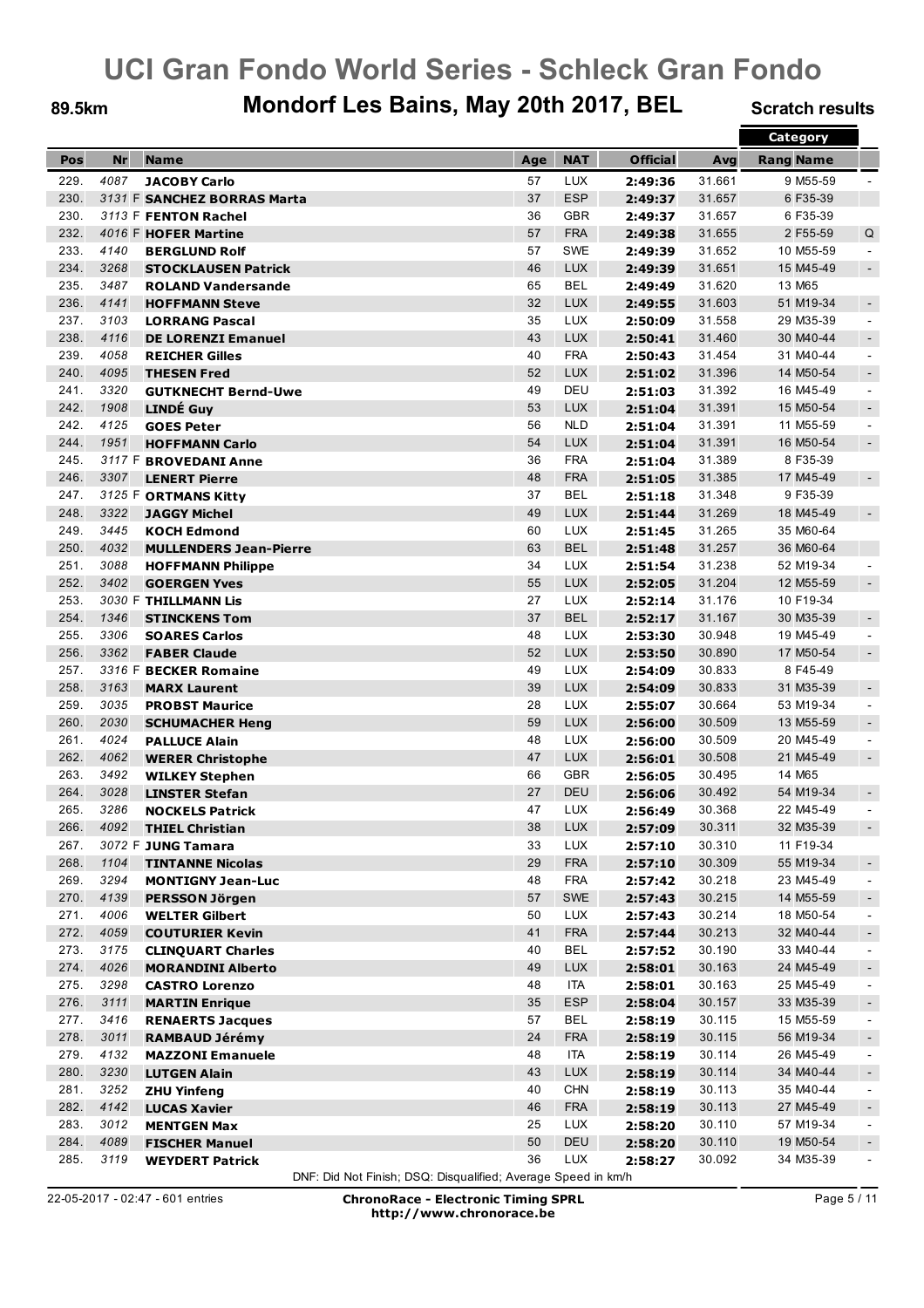### 89.5km Mondorf Les Bains, May 20th 2017, BEL Scratch results

|      |           |                                |     |            |                 |                  | <b>Category</b>  |                |
|------|-----------|--------------------------------|-----|------------|-----------------|------------------|------------------|----------------|
| Pos  | <b>Nr</b> | <b>Name</b>                    | Age | <b>NAT</b> | <b>Official</b> | Avg              | <b>Rang Name</b> |                |
| 286. |           | 3084 F SAVAGE Maeve            | 34  | <b>IRL</b> | 2:58:30         | 30.084           | 12 F19-34        |                |
| 287. | 3021      | <b>COUTURIER Loris</b>         | 26  | <b>FRA</b> | 2:58:37         | 30.062           | 58 M19-34        | $\sim$         |
| 288. | 3130      | <b>LARY Bob</b>                | 37  | <b>LUX</b> | 2:58:57         | 30.008           | 35 M35-39        | $\sim$         |
| 289. | 3293      | <b>NYE Jim</b>                 | 48  | <b>GBR</b> | 2:58:57         | 30.007           | 28 M45-49        | $\blacksquare$ |
| 290. | 4022      | <b>KLEIN Marc</b>              | 40  | <b>LUX</b> | 2:59:47         | 29.869           | 36 M40-44        | $\blacksquare$ |
| 291. | 3386      | <b>DEY Richard</b>             | 54  | CAN        | 2:59:47         | 29.869           | 20 M50-54        | $\blacksquare$ |
| 292. | 3361      | <b>BERNARDY Carlo</b>          | 52  | <b>LUX</b> | 2:59:47         | 29.868           | 21 M50-54        | $\blacksquare$ |
| 293. | 4105      | <b>DE LIMA Christophe</b>      | 40  | <b>FRA</b> | 3:00:09         | 29.808           | 37 M40-44        | $\blacksquare$ |
| 294. | 3388      |                                | 50  | <b>FRA</b> |                 | 29.801           | 22 M50-54        | $\blacksquare$ |
| 295. | 3173      | <b>MIRGUET Olivier Georges</b> | 40  | <b>DNK</b> | 3:00:11         |                  | 38 M40-44        |                |
| 296. | 3233      | <b>GARST Christian</b>         | 43  | <b>LUX</b> | 3:00:37         | 29.730<br>29.701 | 39 M40-44        | $\blacksquare$ |
|      |           | <b>ALAIN Blau</b>              |     |            | 3:00:48         |                  | 39 M40-44        | $\blacksquare$ |
| 296. | 3242      | <b>SAUER Marc</b>              | 44  | <b>LUX</b> | 3:00:48         | 29.701           |                  | $\blacksquare$ |
| 298. |           | 3385 F QUERCIOLI Nicole        | 54  | <b>FRA</b> | 3:01:00         | 29.668           | 4 F50-54         |                |
| 299. | 4033      | <b>DOSSER Romain</b>           | 54  | <b>LUX</b> | 3:01:26         | 29.597           | 23 M50-54        | $\blacksquare$ |
| 300. | 3124      | <b>STEINMETZ Patrick</b>       | 37  | <b>LUX</b> | 3:01:26         | 29.597           | 36 M35-39        | $\sim$         |
| 301. | 4104      | <b>BRABANT Benoît</b>          | 34  | <b>BEL</b> | 3:01:33         | 29.576           | 59 M19-34        | $\blacksquare$ |
| 302. | 3506      | <b>BLOEMEN Gerd</b>            | 71  | DEU        | 3:01:34         | 29.576           | 15 M65           |                |
| 303. | 4055      | <b>OLK Tom</b>                 | 30  | <b>LUX</b> | 3:01:36         | 29.568           | 60 M19-34        | $\sim$         |
| 304. | 4027      | <b>DAUBENFELD Romain</b>       | 55  | <b>LUX</b> | 3:01:39         | 29.561           | 16 M55-59        | $\blacksquare$ |
| 305. | 3436      | <b>VAN RIJSWIJCK Arno</b>      | 60  | <b>LUX</b> | 3:01:40         | 29.558           | 37 M60-64        |                |
| 306. |           | 3127 F SCHOLTES Myriam         | 37  | <b>LUX</b> | 3:01:51         | 29.528           | 10 F35-39        |                |
| 307. |           | 3106 F CLOSENER Cherryl        | 35  | <b>LUX</b> | 3:01:51         | 29.528           | 11 F35-39        |                |
| 308. | 4037      | <b>CAVALIER Jacques</b>        | 66  | <b>FRA</b> | 3:01:52         | 29.527           | 16 M65           |                |
| 309. | 4096      | <b>MARX Philippe</b>           | 41  | <b>LUX</b> | 3:01:52         | 29.526           | 41 M40-44        |                |
| 310. | 3345      | <b>THILGEN Roger</b>           | 51  | <b>LUX</b> | 3:01:52         | 29.525           | 24 M50-54        |                |
| 311. | 3505      | <b>BIRTH, DR. Harald</b>       | 71  | DEU        | 3:03:05         | 29.329           | 17 M65           |                |
| 312. | 3501      | <b>TERRIER Gérard</b>          | 69  | <b>FRA</b> | 3:03:06         | 29.328           | 18 M65           |                |
| 313. | 3336      | <b>GILKEY Vincent</b>          | 50  | <b>USA</b> | 3:03:06         | 29.327           | 25 M50-54        | $\blacksquare$ |
| 314. | 2020      | <b>COOMAN Rudy</b>             | 58  | <b>BEL</b> | 3:03:06         | 29.327           | 17 M55-59        | $\blacksquare$ |
| 315. | 4008      | <b>MALENGREAUX Michel</b>      | 67  | <b>BEL</b> | 3:03:06         | 29.326           | 19 M65           |                |
| 316. | 4130      | <b>KIRSCH Martin</b>           | 47  | <b>LUX</b> | 3:03:08         | 29.322           | 29 M45-49        | $\sim$         |
| 317. | 3105      | <b>KÖHNEN Carsten</b>          | 35  | <b>DEU</b> | 3:03:13         | 29.307           | 37 M35-39        | $\blacksquare$ |
| 318. | 3383      | <b>SCHMOHL Joerg</b>           | 53  | DEU        | 3:03:18         | 29.295           | 26 M50-54        | $\blacksquare$ |
| 319. | 4115      | <b>MAAS Uwe</b>                | 47  | DEU        | 3:03:19         | 29.293           | 30 M45-49        | $\blacksquare$ |
| 320. |           | 3183 F VYCITALOVA Jana         | 40  | CZE        | 3:03:19         | 29.292           | 10 F40-44        |                |
| 321. | 3022      | <b>SAPOVALOVS Mihals</b>       | 27  | <b>LVA</b> | 3:03:20         | 29.290           | 61 M19-34        | $\blacksquare$ |
| 322. | 3356      | <b>PAX Marc</b>                | 51  | <b>LUX</b> | 3:03:20         | 29.290           | 27 M50-54        | $\blacksquare$ |
| 323  | 4133      | <b>ROBBEN Sjors</b>            | 33  | <b>NLD</b> | 3:04:25         | 29.116           | 62 M19-34        | $\sim$         |
| 324. | 1713      | <b>HAMMOUCH Rachid</b>         | 47  | <b>FRA</b> | 3:04:29         | 29.107           | 31 M45-49        | $\blacksquare$ |
| 325. | 3387      | <b>TASCHLER Guy</b>            | 54  | <b>LUX</b> | 3:04:35         | 29.092           | 28 M50-54        | $\blacksquare$ |
| 326. | 3223      | <b>PODLESNIK Laurent</b>       | 43  | <b>FRA</b> | 3:04:35         | 29.090           | 42 M40-44        | $\blacksquare$ |
| 327. | 4118      | <b>GEORGES Eric</b>            | 43  | <b>FRA</b> | 3:04:36         | 29.090           | 43 M40-44        | $\blacksquare$ |
| 328. | 4010      | <b>SCHELLEVIS Jan Willem</b>   | 59  | <b>NLD</b> | 3:04:36         | 29.089           | 18 M55-59        | $\blacksquare$ |
| 329. | 3310      | <b>MOHREN Andreas</b>          | 49  | DEU        | 3:04:36         | 29.088           | 32 M45-49        | $\blacksquare$ |
| 330. | 3053      | <b>GREIFELDINGER Torsten</b>   | 30  | DEU        | 3:04:37         | 29.086           | 63 M19-34        | $\blacksquare$ |
| 331. |           | 4002 F ANEHAG Anna             | 43  | <b>SWE</b> | 3:04:38         | 29.084           | 11 F40-44        |                |
| 332. | 4034      | <b>KERSCHEN Guy</b>            | 60  | LUX        | 3:05:10         | 29.000           | 38 M60-64        |                |
| 333. | 3202      | <b>MORANG Christophe</b>       | 41  | <b>LUX</b> | 3:05:26         | 28.958           | 44 M40-44        | $\blacksquare$ |
| 334. | 4019      | <b>HEIDRICH Thomas</b>         | 39  | DEU        | 3:05:30         | 28.949           | 38 M35-39        | $\blacksquare$ |
| 335. | 4020      | <b>PROTA Luca</b>              | 40  | <b>CHE</b> | 3:05:30         | 28.948           | 45 M40-44        | $\blacksquare$ |
| 336. | 3324      | <b>HARVANEK Pavel</b>          | 45  | CZE        | 3:05:48         | 28.902           | 33 M45-49        | $\blacksquare$ |
| 337. |           | 4084 F TIELEMANS Marleen       | 50  | <b>BEL</b> | 3:05:56         | 28.881           | 5 F50-54         |                |
| 338. | 3326      | <b>HAVART Xavier</b>           | 45  | <b>BEL</b> | 3:06:41         | 28.764           | 34 M45-49        | $\blacksquare$ |
| 339. | 4013      | <b>SCHMIT Pierre</b>           | 31  | <b>LUX</b> | 3:06:47         | 28.748           | 64 M19-34        | $\blacksquare$ |
| 340. | 3010      | <b>ANTONIO Fernandez Ramos</b> | 24  | ESP        | 3:06:47         | 28.748           | 65 M19-34        | $\blacksquare$ |
| 341. | 1511      | <b>CANHAM Kristian</b>         | 41  | <b>GBR</b> | 3:06:51         | 28.739           | 46 M40-44        | $\blacksquare$ |
| 342. |           | 1297 F CANHAM Eola             | 36  | GBR        | 3:06:51         | 28.738           | 12 F35-39        |                |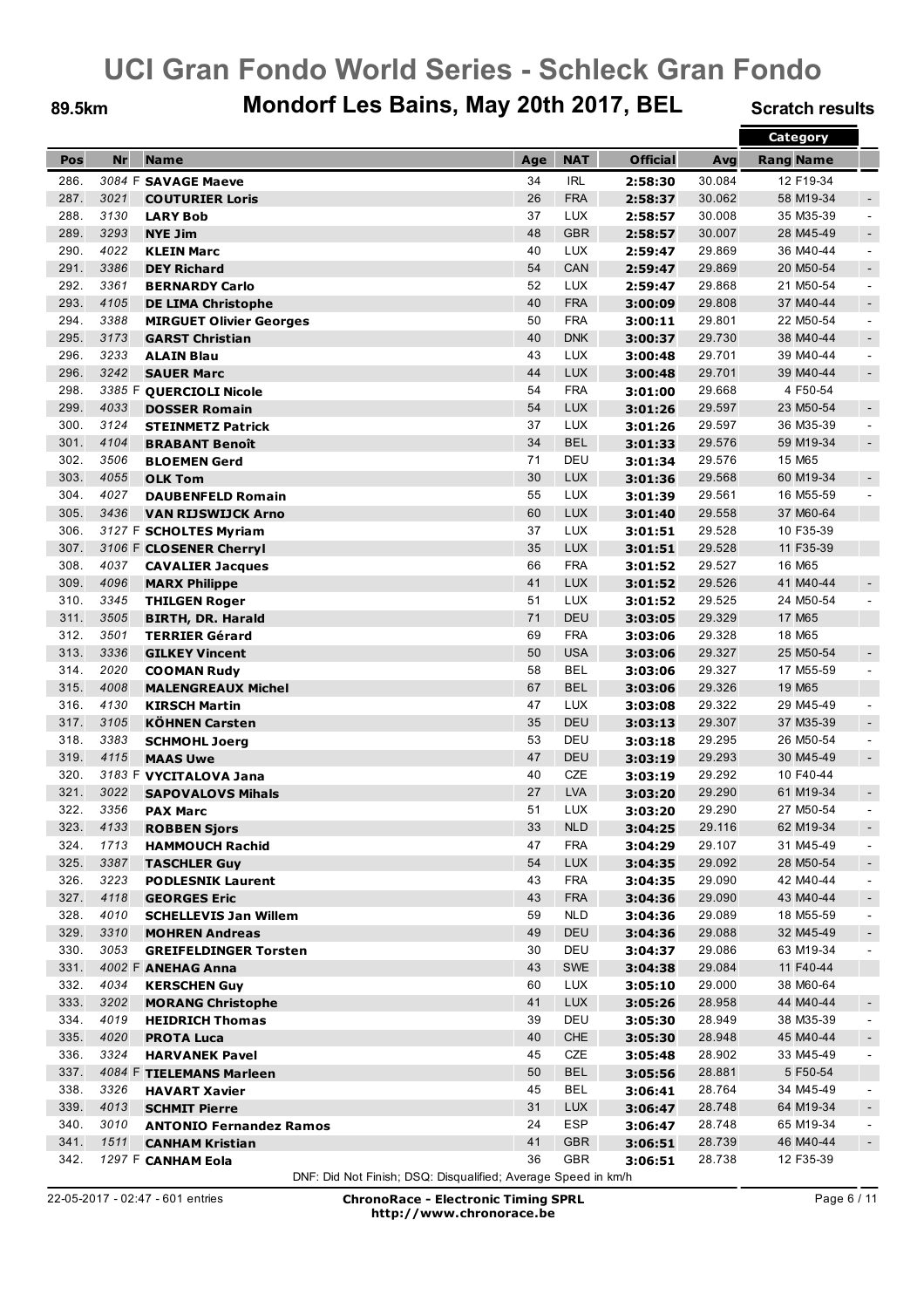### 89.5km Mondorf Les Bains, May 20th 2017, BEL Scratch results

|      |           |                                 |     |            |                 |        | Category         |                          |
|------|-----------|---------------------------------|-----|------------|-----------------|--------|------------------|--------------------------|
| Pos  | <b>Nr</b> | <b>Name</b>                     | Age | <b>NAT</b> | <b>Official</b> | Avg    | <b>Rang Name</b> |                          |
| 343. | 3225      | <b>JAECKELS Stef</b>            | 43  | <b>LUX</b> | 3:07:28         | 28.643 | 47 M40-44        | $\blacksquare$           |
| 344. | 3089      | <b>FENANDES MARQUES Armenio</b> | 34  | <b>PRT</b> | 3:07:57         | 28.570 | 66 M19-34        | $\sim$                   |
| 345. | 3212      | <b>LEONARD Thierry</b>          | 42  | <b>BEL</b> | 3:07:58         | 28.568 | 48 M40-44        | $\sim$                   |
| 346. | 1740      |                                 | 48  | <b>DEU</b> |                 |        | 35 M45-49        |                          |
|      |           | <b>MEERPOHL Karsten</b>         |     |            | 3:07:59         | 28.565 |                  | $\sim$                   |
| 347. | 3344      | <b>FELTEN Markus</b>            | 51  | DEU        | 3:08:17         | 28.520 | 29 M50-54        | $\blacksquare$           |
| 348. | 3239      | <b>FELTEN Bernd</b>             | 44  | <b>BEL</b> | 3:08:41         | 28.460 | 49 M40-44        | $\sim$                   |
| 349. | 3359      | <b>EICKELBECK Guido</b>         | 52  | DEU        | 3:08:41         | 28.460 | 30 M50-54        | $\blacksquare$           |
| 350. | 1937      | <b>JENOUIN Philippe</b>         | 54  | <b>BEL</b> | 3:08:43         | 28.453 | 31 M50-54        | $\blacksquare$           |
| 351. | 3382      | <b>HILKER Andre</b>             | 53  | DEU        | 3:08:44         | 28.451 | 32 M50-54        | $\blacksquare$           |
| 352. | 3194      | <b>WENGLER Steve</b>            | 41  | <b>LUX</b> | 3:08:44         | 28.451 | 50 M40-44        | $\sim$                   |
| 353. |           | 3079 F RICHARDSON Claire        | 33  | <b>GBR</b> | 3:09:13         | 28.380 | 13 F19-34        |                          |
| 354. | 3302      | <b>GERARD Frédéric</b>          | 48  | <b>FRA</b> | 3:09:13         | 28.378 | 36 M45-49        | $\blacksquare$           |
| 355. | 4053      | <b>MELMER Michel</b>            | 31  | <b>LUX</b> | 3:09:49         | 28.289 | 67 M19-34        | $\blacksquare$           |
| 356. | 3226      | <b>DOSTERT Dan</b>              | 43  | <b>LUX</b> | 3:09:59         | 28.264 | 51 M40-44        | $\sim$                   |
| 357. | 3197      | <b>DOSTERT Gilles</b>           | 41  | <b>LUX</b> | 3:09:59         | 28.264 | 52 M40-44        | $\sim$                   |
| 358. | 3143      | <b>HOUTMANN Gil</b>             | 38  | <b>LUX</b> | 3:10:48         | 28.143 | 39 M35-39        | $\blacksquare$           |
| 359. | 4069      | <b>MONZ Christian</b>           | 51  | DEU        | 3:10:59         | 28.116 | 33 M50-54        | $\blacksquare$           |
| 360. |           | 3078 F ENGELEN - SALDEN Esther  | 33  | <b>NLD</b> | 3:11:12         | 28.085 | 14 F19-34        |                          |
| 361. |           | 3220 F SMITS Sarah              | 43  | <b>BEL</b> | 3:11:12         | 28.084 | 12 F40-44        |                          |
| 362. | 3319      | <b>WEIRICH Joel</b>             | 49  | <b>LUX</b> | 3:11:12         | 28.084 | 37 M45-49        | $\blacksquare$           |
| 363. | 3026      | <b>VETOIS Pierre</b>            | 27  | <b>FRA</b> | 3:11:32         | 28.035 | 68 M19-34        | $\blacksquare$           |
| 364. | 3083      | <b>TRIA Jean-Baptiste</b>       | 34  | <b>ITA</b> | 3:11:44         | 28.005 | 69 M19-34        | $\sim$                   |
| 365. | 3217      |                                 | 42  | <b>LUX</b> |                 | 27.989 | 53 M40-44        | $\blacksquare$           |
|      |           | <b>MORAIS SANTOS Michel</b>     |     |            | 3:11:51         |        |                  |                          |
| 366. | 3287      | <b>FABER Remy</b>               | 47  | <b>LUX</b> | 3:11:51         | 27.988 | 38 M45-49        | $\sim$                   |
| 367. |           | 3412 F SCHOOFS Monique          | 56  | <b>BEL</b> | 3:11:56         | 27.977 | 3 F55-59         | Q                        |
| 368. | 4138      | <b>FANDEL Mike</b>              | 42  | <b>LUX</b> | 3:12:02         | 27.963 | 54 M40-44        | $\sim$                   |
| 369. | 4091      | <b>FAUKE Frederic</b>           | 42  | <b>FRA</b> | 3:12:03         | 27.960 | 55 M40-44        | $\blacksquare$           |
| 370. | 3395      | <b>HILAT Abes</b>               | 55  | <b>FRA</b> | 3:12:05         | 27.955 | 19 M55-59        | $\sim$                   |
| 371. | 1947      | <b>JMENEZ Giovanni</b>          | 54  | <b>CRI</b> | 3:12:25         | 27.906 | 34 M50-54        | $\blacksquare$           |
| 372. | 4025      | <b>ESCH Claude</b>              | 44  | <b>LUX</b> | 3:12:26         | 27.905 | 56 M40-44        | $\sim$                   |
| 373. | 4113      | <b>OLK Andreas</b>              | 28  | DEU        | 3:12:26         | 27.905 | 70 M19-34        | $\sim$                   |
| 374. |           | 3145 F VAN BAARS Manuela        | 53  | <b>BEL</b> | 3:12:26         | 27.904 | 6 F50-54         |                          |
| 375. | 4073      | <b>SCHUTZ Julien</b>            | 39  | <b>FRA</b> | 3:12:34         | 27.886 | 40 M35-39        | $\blacksquare$           |
| 376. | 4064      | <b>GUILLON Lucas</b>            | 21  | <b>FRA</b> | 3:12:35         | 27.882 | 71 M19-34        | $\sim$                   |
| 377. | 3358      | <b>KRAEMER Markus</b>           | 52  | DEU        | 3:12:38         | 27.875 | 35 M50-54        | $\blacksquare$           |
| 378. | 4099      | <b>PIRE Daniel</b>              | 33  | <b>GBR</b> | 3:12:43         | 27.864 | 72 M19-34        | $\sim$                   |
| 379. | 3413      | <b>FELLER Pascal</b>            | 56  | <b>LUX</b> | 3:12:54         | 27.838 | 20 M55-59        | $\blacksquare$           |
| 380. | 3458      | <b>NOIRET Pierre</b>            | 62  | <b>NLD</b> | 3:12:58         | 27.827 | 39 M60-64        |                          |
| 381. | 3284      | <b>BOURG Marc</b>               | 47  | LUX        | 3:13:28         | 27.755 | 39 M45-49        | $\blacksquare$           |
| 382. | 4131      | <b>KRON Michael</b>             | 51  | <b>DEU</b> | 3:13:36         | 27.737 | 36 M50-54        | $\blacksquare$           |
| 383. | 3129      | <b>SCHRANK Andy</b>             | 37  | <b>LUX</b> | 3:13:48         | 27.708 | 41 M35-39        | $\blacksquare$           |
| 384. | 3360      | <b>KEMP Yves</b>                | 52  | <b>LUX</b> | 3:14:22         | 27.627 | 37 M50-54        | $\overline{\phantom{a}}$ |
| 385. | 3351      | <b>KAYL Jean-Jacques</b>        | 51  | <b>LUX</b> | 3:14:24         | 27.623 | 38 M50-54        | $\blacksquare$           |
| 386. | 3453      | <b>HOFFMANN Gaston</b>          | 61  | <b>LUX</b> | 3:14:39         | 27.586 | 40 M60-64        |                          |
| 387. | 3429      |                                 | 59  | <b>LUX</b> |                 | 27.575 | 21 M55-59        |                          |
|      |           | <b>SCHONCKERT Laurent</b>       |     |            | 3:14:44         |        |                  | $\blacksquare$           |
| 388. | 3193      | <b>HIPPERT Guy</b>              | 41  | <b>LUX</b> | 3:14:57         | 27.544 | 57 M40-44        | $\blacksquare$           |
| 389. | 4103      | <b>LEHNERZ Steve</b>            | 45  | <b>LUX</b> | 3:14:57         | 27.544 | 40 M45-49        | $\blacksquare$           |
| 390. | 3235      | <b>ROSSETTI Carlo</b>           | 43  | <b>LUX</b> | 3:15:00         | 27.538 | 58 M40-44        | $\blacksquare$           |
| 391. | 3162      | <b>FICKINGER Kirk</b>           | 39  | <b>LUX</b> | 3:15:00         | 27.537 | 42 M35-39        | $\blacksquare$           |
| 392. | 3027      | <b>SCHMITZ André</b>            | 27  | <b>LUX</b> | 3:15:02         | 27.532 | 73 M19-34        | $\sim$                   |
| 393. | 3265      | <b>SOLLNER Mischel</b>          | 45  | SVN        | 3:15:15         | 27.502 | 41 M45-49        | $\sim$                   |
| 394. | 3222      | <b>ESSER Daniel</b>             | 43  | <b>LUX</b> | 3:15:28         | 27.473 | 59 M40-44        | $\blacksquare$           |
| 395. | 3371      | <b>NAGEL Guido</b>              | 52  | DEU        | 3:15:54         | 27.411 | 39 M50-54        | $\blacksquare$           |
| 396. | 2016      | <b>ANGEL Tom</b>                | 57  | <b>LUX</b> | 3:16:01         | 27.395 | 22 M55-59        | $\blacksquare$           |
| 397. | 3348      | <b>MONNERS Guy</b>              | 51  | <b>LUX</b> | 3:16:09         | 27.377 | 40 M50-54        | $\blacksquare$           |
| 398. |           | 4045 F REHLINGER-DYLIER Anja    | 32  | DEU        | 3:16:13         | 27.367 | 15 F19-34        |                          |
| 399. | 4054      | <b>TOURKIA Vincent</b>          | 23  | <b>FRA</b> | 3:16:17         | 27.358 | 74 M19-34        |                          |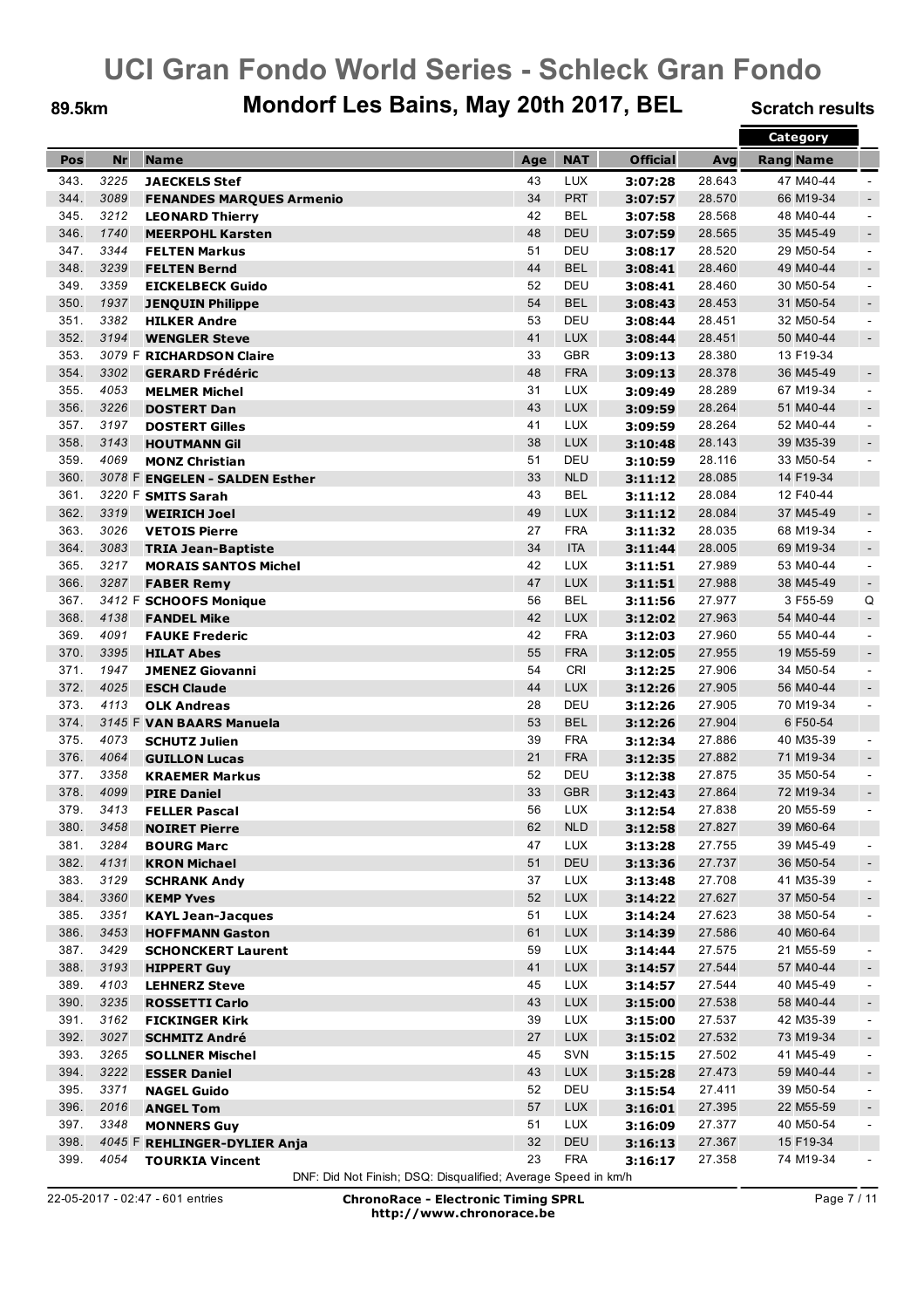### 89.5km Mondorf Les Bains, May 20th 2017, BEL Scratch results

|              |      |                                |     |            |                 |        | Category         |                          |
|--------------|------|--------------------------------|-----|------------|-----------------|--------|------------------|--------------------------|
| Pos          | Nr   | <b>Name</b>                    | Age | <b>NAT</b> | <b>Official</b> | Avg    | <b>Rang Name</b> |                          |
| 400.         | 4014 | <b>PELICHO Luis</b>            | 41  | <b>LUX</b> | 3:16:17         | 27.357 | 60 M40-44        | $\overline{\phantom{a}}$ |
| 401.         | 4097 | <b>FISCHBACH Steve</b>         | 27  | <b>LUX</b> | 3:16:17         | 27.356 | 75 M19-34        | $\sim$                   |
| 402.         | 3426 |                                | 59  | <b>LUX</b> | 3:16:36         | 27.313 | 23 M55-59        | $\blacksquare$           |
| 403.         | 3408 | <b>GUY Schlesser</b>           | 56  | <b>LUX</b> |                 | 27.312 | 24 M55-59        |                          |
|              |      | <b>BIREL Carlo</b>             |     |            | 3:16:36         |        |                  | $\sim$                   |
| 404.         | 3334 | <b>CHRISTOPHORY Romain</b>     | 50  | <b>LUX</b> | 3:16:36         | 27.312 | 41 M50-54        | $\blacksquare$           |
| 405.         | 3399 | <b>HAGER Jules</b>             | 55  | <b>LUX</b> | 3:16:36         | 27.312 | 25 M55-59        | $\sim$                   |
| 406.         | 3396 | <b>WANGEN Georges</b>          | 55  | <b>LUX</b> | 3:16:37         | 27.310 | 26 M55-59        | $\blacksquare$           |
| 407.         | 3376 | <b>MÜLLER Alain</b>            | 53  | <b>LUX</b> | 3:16:37         | 27.310 | 42 M50-54        | $\blacksquare$           |
| 408.         | 4107 | <b>WAGNER Yann</b>             | 43  | <b>LUX</b> | 3:16:47         | 27.288 | 61 M40-44        | $\blacksquare$           |
| 409.         | 3495 | <b>CRISIAS Roland</b>          | 67  | <b>FRA</b> | 3:16:56         | 27.267 | 20 M65           |                          |
| 410.         |      | 3455 F PADROCK Brigitte        | 62  | <b>CHE</b> | 3:16:58         | 27.263 | 2 F60-64         | Q                        |
| 411.         |      | 3107 F RUVERA Anne-Lise        | 35  | <b>FRA</b> | 3:17:04         | 27.249 | 13 F35-39        |                          |
| 412.         | 3063 | <b>VANDEWALLE Aurelien</b>     | 31  | <b>BEL</b> | 3:17:04         | 27.248 | 76 M19-34        | $\blacksquare$           |
| 413.         | 4128 | <b>ZIMMER Claude</b>           | 47  | <b>FRA</b> | 3:17:10         | 27.236 | 42 M45-49        | $\sim$                   |
| 414.         | 3398 | <b>JUY Frederic</b>            | 55  | <b>FRA</b> | 3:17:10         | 27.235 | 27 M55-59        | $\blacksquare$           |
| 415.         |      | 3262 F MORTENSEN Majbritt      | 45  | <b>DNK</b> | 3:17:10         | 27.234 | 9F45-49          |                          |
| 416.         | 3397 | <b>FABER Patrick</b>           | 55  | <b>LUX</b> | 3:17:18         | 27.216 | 28 M55-59        | $\blacksquare$           |
| 417.         | 4031 | <b>SCHILTZ Patrick</b>         | 68  | <b>FRA</b> | 3:19:07         | 26.968 | 21 M65           |                          |
| 418.         | 4098 | <b>MAZZOCCA Franck</b>         | 32  | <b>FRA</b> | 3:19:13         | 26.954 | 77 M19-34        | $\blacksquare$           |
| 419.         | 3292 | <b>KUBIAK Arsene</b>           | 48  | <b>LUX</b> | 3:19:13         | 26.954 | 43 M45-49        | $\sim$                   |
| 420.         | 3243 | <b>BETTENDORFF Yves</b>        | 44  | <b>LUX</b> | 3:19:17         | 26.945 | 62 M40-44        | $\blacksquare$           |
| 421.         | 3191 | <b>URY Laurent</b>             | 41  | <b>LUX</b> | 3:19:17         | 26.945 | 63 M40-44        | $\sim$                   |
| 422.         | 3250 | <b>ERD Daniel</b>              | 44  | <b>FRA</b> | 3:19:26         | 26.924 | 64 M40-44        | $\blacksquare$           |
| 423.         |      | 3401 F MUSS Ursula             | 55  | <b>DEU</b> | 3:19:28         | 26.920 | 4 F55-59         |                          |
| 424.         | 3375 | <b>SCUTO Denis</b>             | 53  | <b>LUX</b> | 3:19:43         | 26.886 | 43 M50-54        | $\blacksquare$           |
| 425.         | 3417 |                                | 57  | <b>LUX</b> | 3:19:44         | 26.886 | 29 M55-59        | $\sim$                   |
| 426.         |      | <b>LOTTI Ivano</b>             | 42  | <b>FRA</b> |                 | 26.883 | 13 F40-44        |                          |
|              |      | 3207 F COHELEACH Stephanie     |     |            | 3:19:45         |        |                  |                          |
| 427.<br>428. | 3353 | <b>BAUSTERT Patrick</b>        | 51  | <b>LUX</b> | 3:19:45         | 26.882 | 44 M50-54        | $\blacksquare$           |
|              | 3421 | <b>ARCES Dominique</b>         | 58  | <b>FRA</b> | 3:20:31         | 26.780 | 30 M55-59        | $\blacksquare$           |
| 429.         | 3055 | <b>DHONDT Didier</b>           | 30  | <b>BEL</b> | 3:20:31         | 26.780 | 78 M19-34        | $\sim$                   |
| 430.         | 3245 | <b>GEELEN Tom</b>              | 44  | <b>LUX</b> | 3:20:46         | 26.747 | 65 M40-44        | $\sim$                   |
| 431.         | 3015 | <b>PERSURIC Sebastian</b>      | 25  | <b>LUX</b> | 3:20:46         | 26.747 | 79 M19-34        | $\blacksquare$           |
| 432.         | 1768 | <b>MANES Laurent</b>           | 48  | <b>LUX</b> | 3:20:46         | 26.746 | 44 M45-49        | $\blacksquare$           |
| 433.         | 3394 | <b>DUPONT Marco</b>            | 55  | <b>LUX</b> | 3:21:00         | 26.715 | 31 M55-59        | $\sim$                   |
| 434.         |      | 3092 F DARD Delphine           | 34  | <b>FRA</b> | 3:21:23         | 26.664 | 16 F19-34        |                          |
| 435.         |      | 3157 F BUCHEN Conny Cyrus      | 39  | <b>DEU</b> | 3:22:00         | 26.583 | 14 F35-39        |                          |
| 436.         | 3176 | <b>VEGERS Benno</b>            | 40  | <b>LUX</b> | 3:22:01         | 26.582 | 66 M40-44        |                          |
| 437.         |      | 3297 CALLAERTS Michel          | 48  | <b>BEL</b> | 3:23:40         | 26.366 | 45 M45-49        | $\sim$                   |
| 438.         | 3232 | <b>MALVAUX Nicolas</b>         | 43  | BEL        | 3:23:40         | 26.366 | 67 M40-44        | $\sim$                   |
| 439.         | 4023 | <b>PEIFFER Xenia</b>           | 25  | <b>LUX</b> | 3:24:00         | 26.323 | 80 M19-34        | $\blacksquare$           |
| 440.         | 4009 | <b>PANTALEONI Remo</b>         | 56  | <b>LUX</b> | 3:24:26         | 26.266 | 32 M55-59        | $\blacksquare$           |
| 441.         |      | 1250 F PEEK Tamara             | 34  | <b>NLD</b> | 3:24:28         | 26.262 | 17 F19-34        |                          |
| 442.         | 3276 | <b>PÜTZ Serge</b>              | 47  | <b>LUX</b> | 3:24:30         | 26.259 | 46 M45-49        | $\blacksquare$           |
| 443.         | 4061 | <b>RISCH Roland</b>            | 53  | <b>LUX</b> | 3:24:31         | 26.257 | 45 M50-54        | $\blacksquare$           |
| 444.         | 3337 | <b>HANSEN Patrick</b>          | 50  | <b>LUX</b> | 3:24:46         | 26.224 | 46 M50-54        | $\blacksquare$           |
| 445.         | 3430 | <b>NEY Francis</b>             | 57  | <b>LUX</b> | 3:25:17         | 26.159 | 33 M55-59        | $\blacksquare$           |
| 446.         | 3338 | <b>PÜTZ Marc</b>               | 50  | <b>LUX</b> | 3:25:19         | 26.154 | 47 M50-54        | $\blacksquare$           |
| 447.         | 4083 | <b>BOEKHOUT Warner</b>         | 49  | <b>NLD</b> | 3:25:40         | 26.109 | 47 M45-49        | $\blacksquare$           |
| 448.         | 3146 | <b>WEBER Laurent</b>           | 38  | <b>LUX</b> | 3:25:40         | 26.109 | 43 M35-39        | $\blacksquare$           |
| 449.         | 4072 | <b>BEGELBACH Georges</b>       | 52  | LUX        | 3:26:17         | 26.030 | 48 M50-54        | $\blacksquare$           |
| 450.         | 3204 | <b>BISGAARD Rasmus</b>         | 41  | <b>DNK</b> | 3:26:17         | 26.030 | 68 M40-44        | $\blacksquare$           |
| 451.         |      | 3185 F WETKE Susanne           | 40  | <b>DNK</b> | 3:26:19         | 26.028 | 14 F40-44        |                          |
| 452.         |      | 4076 F HAKKARAINEN-CONTER Anne | 51  | <b>FIN</b> | 3:26:44         | 25.974 | 7 F50-54         |                          |
| 453.         | 3261 | <b>WECKERING Claude</b>        | 45  | <b>LUX</b> | 3:26:46         | 25.970 | 48 M45-49        | $\blacksquare$           |
| 454.         | 3003 | <b>WEYER Felix</b>             | 18  | <b>LUX</b> | 3:27:27         | 25.885 | 6 MU19           | $\blacksquare$           |
| 455.         |      |                                | 38  | <b>LUX</b> |                 | 25.884 | 15 F35-39        |                          |
| 456.         |      | 3142 F WÜNSCH Mélanie          |     |            | 3:27:27         |        |                  |                          |
|              | 3231 | <b>DELAVALLE Jérôme</b>        | 43  | <b>FRA</b> | 3:27:58         | 25.821 | 69 M40-44        |                          |

DNF: Did Not Finish; DSQ: Disqualified; Average Speed in km/h

Page 8 / 11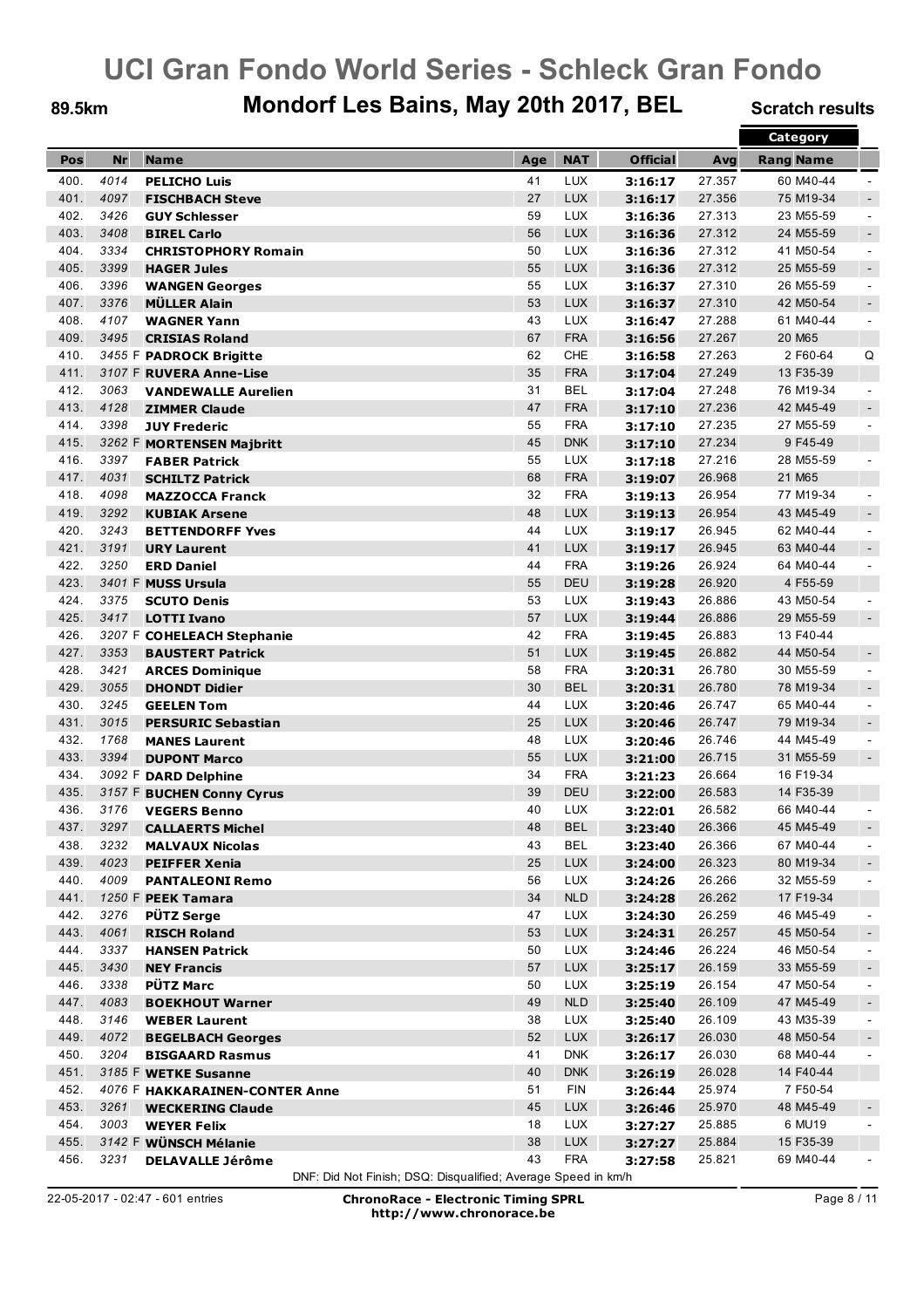### 89.5km Mondorf Les Bains, May 20th 2017, BEL Scratch results

|      |           |                             |          |            |                    |        | <b>Category</b>  |                          |
|------|-----------|-----------------------------|----------|------------|--------------------|--------|------------------|--------------------------|
| Pos  | <b>Nr</b> | <b>Name</b>                 | Age      | <b>NAT</b> | <b>Official</b>    | Avg    | <b>Rang Name</b> |                          |
| 457. |           | 3420 F FAURE Martine        | 58       | <b>FRA</b> | 3:28:05            | 25.805 | 5 F55-59         |                          |
| 458. | 3350      | <b>BOUCHAT Frederic</b>     | 51       | <b>BEL</b> | 3:28:08            | 25.799 | 49 M50-54        | $\blacksquare$           |
| 459. | 3189      |                             | 41       | <b>BEL</b> |                    | 25.797 | 70 M40-44        | $\blacksquare$           |
| 460. | 4063      | <b>FACQ Grégory</b>         |          | <b>LUX</b> | 3:28:09            |        | 50 M50-54        |                          |
|      |           | <b>GEORGES Carlo</b>        | 53       |            | 3:28:17            | 25.781 |                  | $\sim$                   |
| 461. | 4377      | <b>TOONEN Martin</b>        | 55       | <b>LUX</b> | 3:28:28            | 25.758 | 34 M55-59        | $\blacksquare$           |
| 462. | 3258      | <b>MAERTENS Steven</b>      | 45       | <b>BEL</b> | 3:28:36            | 25.743 | 49 M45-49        | $\sim$                   |
| 463. | 3406      | <b>MCQUAIDE Mike</b>        | 56       | <b>LUX</b> | 3:28:42            | 25.729 | 35 M55-59        | $\blacksquare$           |
| 464. | 1985      | <b>SCHROEDER Jukien</b>     | 55       | <b>LUX</b> | 3:28:44            | 25.726 | 36 M55-59        | $\blacksquare$           |
| 465. | 3311      | <b>STEENBEKKERS Marchel</b> | 49       | <b>NLD</b> | 3:29:01            | 25.691 | 50 M45-49        | $\blacksquare$           |
| 466. | 3141      | <b>ANTONICELLI Carlo</b>    | 38       | <b>ITA</b> | 3:29:01            | 25.690 | 44 M35-39        | $\sim$                   |
| 467. | 3457      | <b>DECKER Marc</b>          | 62       | <b>LUX</b> | 3:29:03            | 25.687 | 41 M60-64        |                          |
| 468. | 4060      | <b>MUNRO John</b>           | 53       | <b>GBR</b> | 3:29:53            | 25.585 | 51 M50-54        | $\blacksquare$           |
| 469. | 3190      | <b>WILWERT Claude</b>       | 41       | <b>LUX</b> | 3:30:53            | 25.463 | 71 M40-44        | $\blacksquare$           |
| 470. | 3158      | <b>WEBER Marc</b>           | 39       | <b>LUX</b> | 3:30:54            | 25.462 | 45 M35-39        | $\sim$                   |
| 471. |           | 3159 F ARNADOTTIR Andrea    | 39       | <b>ISL</b> | 3:31:22            | 25.406 | 16 F35-39        |                          |
| 472. | 3314      | <b>SCHAEFFER Georges</b>    | 49       | <b>LUX</b> | 3:31:22            | 25.405 | 51 M45-49        | $\overline{\phantom{a}}$ |
| 473. | 3349      | <b>BORSCHETTE Roby</b>      | 51       | <b>LUX</b> | 3:31:22            | 25.404 | 52 M50-54        | $\blacksquare$           |
| 474. | 3381      | <b>DIAS Antonio</b>         | 53       | <b>PRT</b> | 3:31:51            | 25.347 | 53 M50-54        | $\sim$                   |
| 475. | 3164      | <b>HALCROW Brian</b>        | 39       | <b>GBR</b> | 3:32:19            | 25.291 | 46 M35-39        | $\sim$                   |
| 476. | 3272      | <b>ZONA Pietro</b>          | 46       | <b>ITA</b> | 3:32:26            | 25.277 | 52 M45-49        | $\sim$                   |
| 477. |           | 3108 F SHAIKH Memouna       | 35       | <b>LUX</b> | 3:32:35            | 25.260 | 17 F35-39        |                          |
| 478. |           | 3196 F SCHRAMM Kirsten      | 41       | <b>NLD</b> | 3:32:36            | 25.258 | 15 F40-44        |                          |
| 479. | 3253      |                             | 40       | <b>BEL</b> |                    | 25.248 | 72 M40-44        | $\blacksquare$           |
|      |           | <b>MOREAU Amaury</b>        |          |            | 3:32:41            |        |                  |                          |
| 480. | 3154      | <b>ESTEVES François</b>     | 39       | <b>LUX</b> | 3:32:45            | 25.241 | 47 M35-39        | $\blacksquare$           |
| 481. | 3380      | <b>LAUGEARD Neil</b>        | 53       | <b>GBR</b> | 3:33:01            | 25.208 | 54 M50-54        | $\blacksquare$           |
| 482. | 3364      | <b>BLASZCZYK Eric</b>       | 52       | <b>FRA</b> | 3:33:25            | 25.161 | 55 M50-54        | $\sim$                   |
| 483. | 3424      | <b>TREFF Albert</b>         | 58       | <b>LUX</b> | 3:33:30            | 25.151 | 37 M55-59        | $\blacksquare$           |
| 484. | 3094      | <b>SCHLECK Lucas</b>        | 21       | <b>FRA</b> | 3:33:32            | 25.147 | 81 M19-34        | $\sim$                   |
| 485. |           | 3404 F SIMETITS Edeltraud   | 55       | <b>AUT</b> | 3:34:31            | 25.031 | 6 F55-59         |                          |
| 486. | 3500      | <b>WÖRBACH Dieter</b>       | 69       | <b>DEU</b> | 3:34:44            | 25.007 | 22 M65           |                          |
| 487. | 3418      | <b>SUNNEN Paul</b>          | 57       | <b>LUX</b> | 3:34:47            | 25.002 | 38 M55-59        | $\sim$                   |
| 488. | 3051      | <b>DI RONCO Ivo</b>         | 30       | <b>LUX</b> | 3:34:54            | 24.988 | 82 M19-34        | $\overline{\phantom{a}}$ |
| 489. | 3181      | <b>HORNICK Xavier</b>       | 40       | <b>LUX</b> | 3:35:08            | 24.960 | 73 M40-44        | $\blacksquare$           |
| 490. | 3213      | <b>VANDIVINIT Olivier</b>   | 42       | <b>LUX</b> | 3:35:50            | 24.879 | 74 M40-44        | $\sim$                   |
| 491. | 4043      | <b>STOLL Vicky</b>          | 35       | <b>LUX</b> | 3:36:37            | 24.789 | 48 M35-39        | $\sim$                   |
| 492. | 3152      | <b>PLASSCHAERT John</b>     | 39       | <b>BEL</b> | 3:36:58            | 24.749 | 49 M35-39        | $\sim$                   |
| 493. | 4078      | <b>PRUVOST Nicolas</b>      | 40       | <b>BEL</b> | 3:37:03            | 24.740 | 75 M40-44        | $\blacksquare$           |
| 494  | 3340      | <b>HEBER Fernand</b>        | 50       | <b>LUX</b> | 3:37:20            | 24.708 | 56 M50-54        | $\sim$                   |
| 495. | 3415      | <b>GIRRES Jean-Paul</b>     | 56       | LUX        | 3:37:20            | 24.708 | 39 M55-59        | $\sim$                   |
| 496. | 4070      | <b>KARAKATSANIS George</b>  | 52       | <b>GRC</b> | 3:37:52            | 24.647 | 57 M50-54        | $\blacksquare$           |
| 497. | 3503      | <b>VOORN Theo</b>           | 70       | <b>NLD</b> | 3:37:55            | 24.641 | 23 M65           |                          |
| 498. | 3374      | <b>STEMMLER Roll</b>        | 52       | <b>LUX</b> | 3:38:26            | 24.583 | 58 M50-54        | $\overline{\phantom{a}}$ |
| 499. | 3323      | <b>HORSMANS Claude</b>      | 49       | <b>LUX</b> | 3:38:46            | 24.545 | 53 M45-49        | $\sim$                   |
| 500. | 4077      | <b>DE BRAUX Hervé</b>       | 41       | <b>BEL</b> | 3:39:01            | 24.517 | 76 M40-44        | $\blacksquare$           |
| 501. | 3277      |                             |          | <b>ITA</b> |                    | 24.512 | 54 M45-49        |                          |
| 502. | 3295      | <b>MIGGIANO Lucio</b>       | 47<br>48 | <b>LUX</b> | 3:39:04<br>3:39:11 | 24.499 | 55 M45-49        | $\blacksquare$           |
|      |           | <b>ZEIMES Steve</b>         |          |            |                    |        |                  | $\blacksquare$           |
| 503. | 3431      | <b>CASSIERS Michel</b>      | 58       | <b>BEL</b> | 3:39:12            | 24.497 | 40 M55-59        | $\blacksquare$           |
| 504. |           | 3482 F VAN BEECK Lydia      | 61       | <b>BEL</b> | 3:39:12            | 24.497 | 3 F60-64         | Q                        |
| 505. | 3013      | <b>LINSTER Lou</b>          | 25       | <b>LUX</b> | 3:39:15            | 24.492 | 83 M19-34        | $\blacksquare$           |
| 506. | 3378      | <b>SCHLEDER Helmut</b>      | 53       | DEU        | 3:39:17            | 24.488 | 59 M50-54        | $\blacksquare$           |
| 507. | 3329      | <b>COLS Bruno</b>           | 48       | <b>BEL</b> | 3:39:19            | 24.484 | 56 M45-49        | $\sim$                   |
| 508. | 3248      | <b>SCHMIDT Xavier</b>       | 44       | <b>FRA</b> | 3:39:21            | 24.481 | 77 M40-44        | $\blacksquare$           |
| 509. | 3216      | <b>BODSON Marc</b>          | 42       | <b>LUX</b> | 3:39:25            | 24.472 | 78 M40-44        | $\blacksquare$           |
| 510. | 4123      | <b>GRZOLAK Jean-Marc</b>    | 49       | <b>FRA</b> | 3:39:26            | 24.471 | 57 M45-49        | $\blacksquare$           |
| 511. | 4056      | <b>ROULEZ Joel</b>          | 52       | <b>LUX</b> | 3:39:27            | 24.470 | 60 M50-54        | $\blacksquare$           |
| 512. | 3144      | <b>MASFRANCX Jonathan</b>   | 38       | <b>BEL</b> | 3:39:45            | 24.435 | 50 M35-39        | $\blacksquare$           |
| 513. | 3017      | <b>GLOUDIE Joost</b>        | 26       | <b>NLD</b> | 3:39:46            | 24.435 | 84 M19-34        | $\blacksquare$           |

DNF: Did Not Finish; DSQ: Disqualified; Average Speed in km/h

Page 9 / 11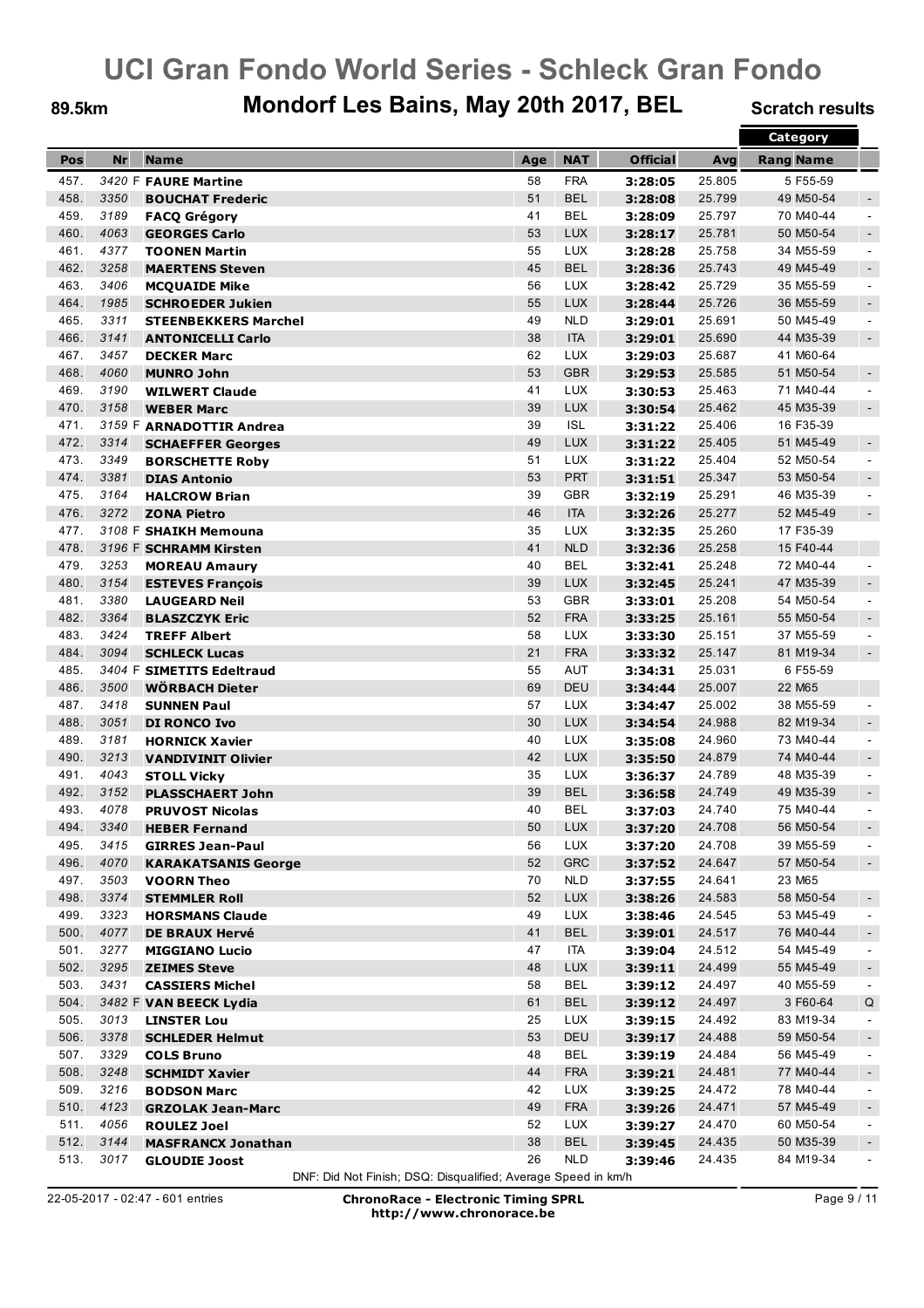### 89.5km Mondorf Les Bains, May 20th 2017, BEL Scratch results

|      |           |                            |     |            |                 |        | Category         |                |
|------|-----------|----------------------------|-----|------------|-----------------|--------|------------------|----------------|
| Pos  | <b>Nr</b> | <b>Name</b>                | Age | <b>NAT</b> | <b>Official</b> | Avg    | <b>Rang Name</b> |                |
| 514. | 3488      | <b>THEISSEN Robert</b>     | 65  | <b>LUX</b> | 3:39:53         | 24.421 | 24 M65           |                |
| 515. |           | 4397 F EIGENSTETTER Maria  | 54  | <b>DEU</b> | 3:40:07         | 24.396 | 8 F50-54         |                |
| 516. | 3451      |                            | 61  | <b>LUX</b> |                 | 24.393 | 42 M60-64        |                |
| 517. | 1478      | <b>PETIT Roland</b>        | 41  | <b>LUX</b> | 3:40:08         | 24.371 | 79 M40-44        |                |
|      |           | <b>ALEGRIA Alex</b>        |     |            | 3:40:20         |        |                  | $\sim$         |
| 518. | 1656      | <b>SANTINI Christophe</b>  | 45  | <b>LUX</b> | 3:40:20         | 24.371 | 58 M45-49        | $\blacksquare$ |
| 519. | 3264      | <b>NEUCKENS Bart</b>       | 45  | <b>BEL</b> | 3:40:21         | 24.370 | 59 M45-49        | $\sim$         |
| 520. | 4071      | <b>ENGEL Robert</b>        | 62  | <b>LUX</b> | 3:40:30         | 24.353 | 43 M60-64        |                |
| 521. | 3211      | <b>LAMY Christian</b>      | 42  | <b>LUX</b> | 3:40:56         | 24.305 | 80 M40-44        | $\blacksquare$ |
| 522. | 3318      | <b>LAFFUT Olivier</b>      | 49  | <b>BEL</b> | 3:40:59         | 24.299 | 60 M45-49        | $\blacksquare$ |
| 523. | 3104      | <b>KLEINBERG Julien</b>    | 35  | <b>FRA</b> | 3:41:17         | 24.267 | 51 M35-39        | $\sim$         |
| 524. | 3476      | <b>PETRY Luc</b>           | 64  | <b>BEL</b> | 3:41:34         | 24.236 | 44 M60-64        |                |
| 525. | 3477      | <b>SCHMIDT Jakob</b>       | 64  | <b>DEU</b> | 3:42:13         | 24.164 | 45 M60-64        |                |
| 526. | 4021      | <b>GHYSENS Stijn</b>       | 32  | <b>BEL</b> | 3:42:39         | 24.118 | 85 M19-34        | $\sim$         |
| 527. | 3339      | <b>GRÉGOIRE Christophe</b> | 50  | <b>BEL</b> | 3:43:00         | 24.080 | 61 M50-54        | $\sim$         |
| 528. | 3229      | <b>MELCHIOR Claude</b>     | 43  | <b>LUX</b> | 3:43:16         | 24.051 | 81 M40-44        | $\sim$         |
| 529. | 4112      | <b>EDRINGER Marc</b>       | 44  | <b>DEU</b> | 3:43:35         | 24.017 | 82 M40-44        | $\blacksquare$ |
| 530. | 3343      | <b>BIERLAIR Nico</b>       | 51  | <b>LUX</b> | 3:43:54         | 23.983 | 62 M50-54        | $\blacksquare$ |
| 531. | 3280      | <b>JUNG Serge</b>          | 47  | <b>LUX</b> | 3:43:54         | 23.983 | 61 M45-49        | $\sim$         |
| 532. | 4018      | <b>ROLZ Eugène</b>         | 48  | <b>LUX</b> | 3:43:54         | 23.983 | 62 M45-49        | $\blacksquare$ |
| 533. | 3391      | <b>BRAUN Jean</b>          | 55  | <b>LUX</b> | 3:44:43         | 23.896 | 41 M55-59        | $\sim$         |
| 534. | 3368      | <b>WEBER Serge</b>         | 52  | <b>LUX</b> | 3:44:54         | 23.876 | 63 M50-54        | $\blacksquare$ |
| 535. | 3279      | <b>MERKLI Gauthier</b>     | 47  | <b>CHE</b> | 3:45:04         | 23.859 | 63 M45-49        | $\sim$         |
| 536. |           | 3379 F RYMEN Debby         | 43  | <b>BEL</b> | 3:45:40         | 23.795 | 16 F40-44        |                |
| 537. | 4030      | <b>GROSBUSCH René</b>      | 61  | <b>LUX</b> | 3:45:45         | 23.786 | 46 M60-64        |                |
| 538. | 4057      |                            | 61  | <b>LUX</b> |                 |        | 47 M60-64        |                |
|      |           | <b>GENESTEIX François</b>  |     |            | 3:45:46         | 23.784 |                  |                |
| 539. | 4124      | <b>KLEIN Patrick</b>       | 50  | <b>FRA</b> | 3:45:48         | 23.782 | 64 M50-54        | $\sim$         |
| 540. | 3400      | <b>JULIEN Poulles</b>      | 55  | <b>LUX</b> | 3:46:32         | 23.704 | 42 M55-59        | $\blacksquare$ |
| 541. | 3266      | <b>BRAUN Claude</b>        | 45  | <b>LUX</b> | 3:46:33         | 23.703 | 64 M45-49        | $\sim$         |
| 542. | 3177      | <b>PITTEVILS Tim</b>       | 40  | <b>BEL</b> | 3:48:31         | 23.499 | 83 M40-44        | $\blacksquare$ |
| 543. | 3206      | <b>BEERTEN John</b>        | 42  | <b>BEL</b> | 3:48:31         | 23.498 | 84 M40-44        | $\sim$         |
| 544. | 3405      | <b>BECK Raymond</b>        | 56  | <b>LUX</b> | 3:48:47         | 23.470 | 43 M55-59        | $\sim$         |
| 545. | 3102      | <b>BRESSAGLIA Darren</b>   | 35  | <b>LUX</b> | 3:48:48         | 23.470 | 52 M35-39        | $\blacksquare$ |
| 546. | 3321      | <b>WALLENBORN Raymond</b>  | 49  | <b>LUX</b> | 3:48:49         | 23.468 | 65 M45-49        | $\blacksquare$ |
| 547. |           | 3221 F PIERSON Réjane      | 43  | <b>FRA</b> | 3:49:11         | 23.431 | 17 F40-44        |                |
| 548. |           | 3192 F SCHLERET Estel      | 41  | <b>FRA</b> | 3:49:11         | 23.430 | 18 F40-44        |                |
| 549. |           | 3271 F VAN ROSSEN Marit    | 46  | <b>NLD</b> | 3:50:16         | 23.320 | 10 F45-49        |                |
| 550. |           | 3384 F SUNNEN Annette      | 53  | <b>LUX</b> | 3:50:49         | 23.265 | 9 F50-54         |                |
| 551. |           | 3161 F FLYGER Krestina     | 39  | <b>DNK</b> | 3:51:44         | 23.173 | 18 F35-39        |                |
| 552. |           | 3244 F MORTIMORE Delphine  | 44  | <b>FRA</b> | 3:52:51         | 23.061 | 19 F40-44        |                |
| 553. |           | 3138 F RIFF Annie          | 38  | <b>FRA</b> | 3:54:12         | 22.929 | 19 F35-39        |                |
| 554. | 3342      | <b>TEIXEIRA Adler</b>      | 50  | <b>BRA</b> | 3:54:15         | 22.923 | 65 M50-54        |                |
| 555. | 3392      | <b>LINSTER Christian</b>   | 55  | <b>LUX</b> | 3:54:19         | 22.917 | 44 M55-59        | $\sim$         |
| 556. |           | 3303 F REIS Bénédicte      | 48  | <b>FRA</b> | 3:55:56         | 22.759 | 11 F45-49        |                |
| 557. |           | 3128 F STEPHANY Anne       | 37  | <b>LUX</b> | 3:56:09         | 22.740 | 20 F35-39        |                |
| 558. |           | 3149 F BICHLER Sandra      | 38  | <b>LUX</b> | 3:56:10         | 22.737 | 21 F35-39        |                |
| 559. | 4080      | <b>RISCHARD Guillaume</b>  | 32  | <b>LUX</b> | 3:56:27         | 22.709 | 86 M19-34        | $\blacksquare$ |
| 560. | 3066      | <b>CAMPBELL Simon</b>      | 32  | AUS        | 3:56:33         | 22.701 | 87 M19-34        | $\sim$         |
| 561. | 4093      | <b>DELVAUX Jeannot</b>     | 57  | <b>LUX</b> | 3:56:41         | 22.688 | 45 M55-59        | $\blacksquare$ |
| 562. | 3509      |                            | 69  | <b>LUX</b> | 3:56:41         | 22.688 | 25 M65           |                |
| 563. |           | <b>MASSARD Jeannot</b>     | 53  | <b>GBR</b> |                 | 22.532 | 10 F50-54        |                |
|      |           | 3377 F LASLETT Julia       |     |            | 3:58:19         |        |                  |                |
| 564. | 3214      | <b>BREGER Jerome</b>       | 42  | <b>LUX</b> | 3:58:49         | 22.485 | 85 M40-44        | $\blacksquare$ |
| 565. | 1659      | <b>WIJNEN Boris</b>        | 45  | <b>NLD</b> | 4:01:05         | 22.273 | 66 M45-49        | $\blacksquare$ |
| 566. | 1532      | <b>TREEN-SMITH Mike</b>    | 42  | GBR        | 4:01:05         | 22.273 | 86 M40-44        | $\blacksquare$ |
| 567. |           | 3288 F DARO Sonja          | 47  | <b>LUX</b> | 4:01:33         | 22.231 | 12 F45-49        |                |
| 568. | 3270      | <b>SCHELLER Markus</b>     | 46  | <b>CHE</b> | 4:02:45         | 22.120 | 67 M45-49        | $\sim$         |
| 569. | 3203      | <b>GEORGES David</b>       | 41  | <b>BEL</b> | 4:03:24         | 22.061 | 87 M40-44        | $\blacksquare$ |
| 570. | 4004      | <b>GASPARI Silvio</b>      | 62  | <b>FRA</b> | 4:03:35         | 22.044 | 48 M60-64        |                |